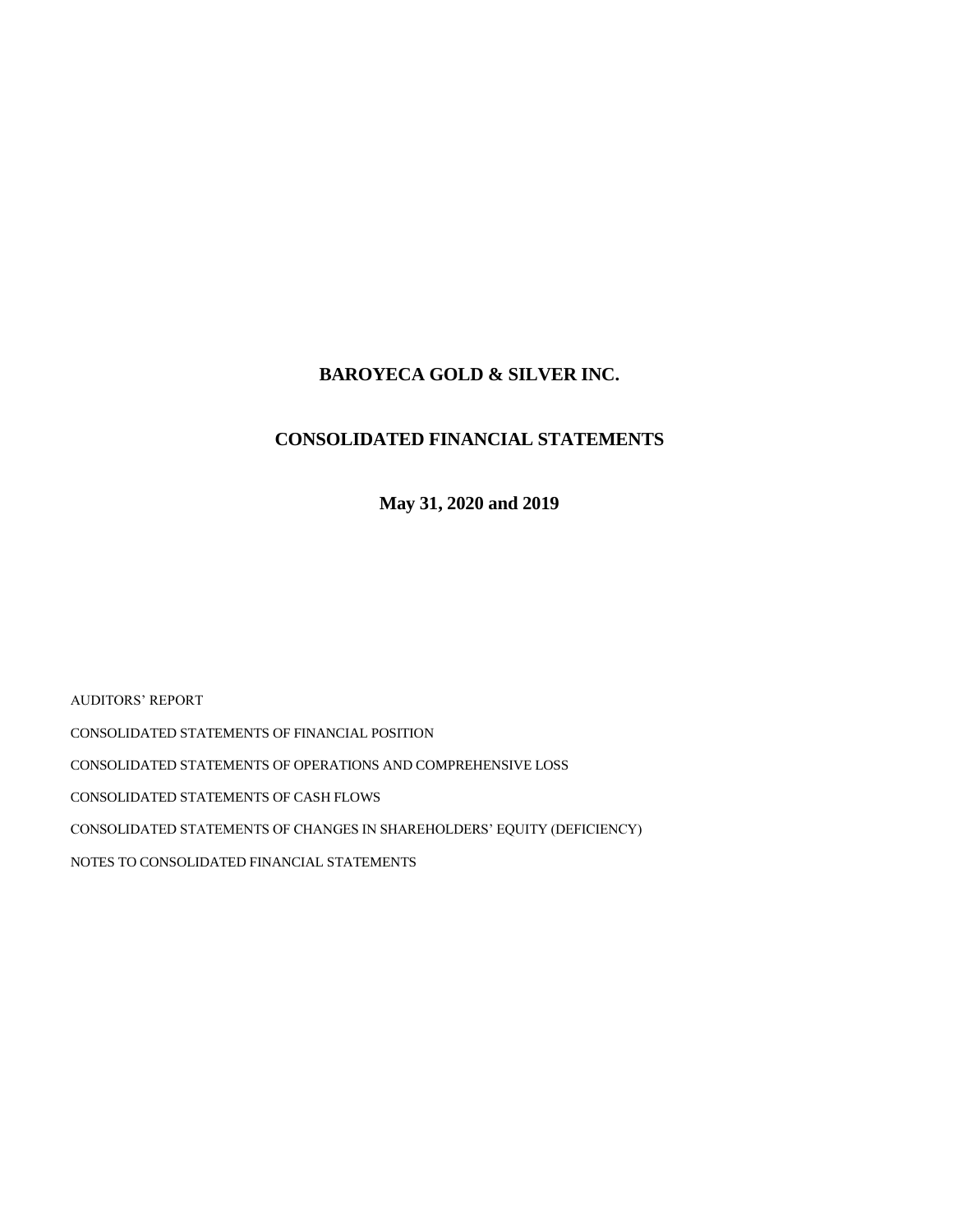UNIT 114B  $(2<sup>nd</sup>$  Floor) 8988 FRASERTON COURT BURNABY, BC V5J 5H8

T: **604.239.0868** F: **604.239.0866**



#### **INDEPENDENT AUDITORS' REPORT**

To: the Shareholders of Baroyeca Gold & Silver Inc.

We have audited the accompanying consolidated financial statements of Baroyeca Gold & Silver Inc. (the "Company"), which comprise the consolidated statements of financial position as at May 31, 2020 and May 31, 2019, and the consolidated statements of operations and comprehensive loss, consolidated statements of cash flows and consolidated statements of changes in shareholders' deficiency for the years then ended, and a summary of significant accounting policies and other explanatory information.

In our opinion, the accompanying consolidated financial statements present fairly, in all material respects, the financial position of the Company as at May 31, 2020 and May 31, 2019, and its financial performance and its cash flow for the years ended May 31, 2020 and May 31, 2019 in accordance with International Financial Reporting Standards (IFRSs).

#### **Basis for Opinion**

We conducted our audits in accordance with Canadian generally accepted auditing standards. Our responsibilities under those standards are further described in the Auditors' Responsibilities for the Audit of the Financial Statements section of our report. We are independent of the Company in accordance with the ethical requirements that are relevant to our audits of the consolidated financial statements in Canada, and we have fulfilled our other ethical responsibilities in accordance with these requirements. We believe that the audit evidence we have obtained is sufficient and appropriate to provide a basis for our opinion.

#### **Material Uncertainty Related to Going Concern**

We draw attention to Note 1 in the consolidated financial statements, which indicates that the Company incurred a net comprehensive loss of \$20,238 during the year ended May 31, 2020 and, as of that date, the Company had not yet achieved profitable operations, had accumulated losses of \$6,228,578 since its inception, and expects to incur further losses in the development of its business. As stated in Note 1, these events or conditions indicate that a material uncertainty exists that may cast significant doubt on the Company's ability to continue as a going concern. Our opinion is not modified in respect of this matter.

#### **Other Information**

Management is responsible for the other information. The other information comprises the Management Discussion and Analysis.

Our opinion on the consolidated financial statements does not cover the other information and we do not express any form of assurance conclusion thereon.

In connection with our audits of the consolidated financial statements, our responsibility is to read the other information and, in doing so, consider whether the other information is materially inconsistent with the consolidated financial statements or our knowledge obtained in the audits or otherwise appears to be materially misstated. If, based on the work we have performed, we conclude that there is a material misstatement of this other information, we are required to report that fact. We have nothing to report in this regard.

#### **Responsibilities of Management and Those Charged with Governance for the Consolidated Financial Statements**

Management is responsible for the preparation and fair presentation of the consolidated financial statements in accordance with IFRSs, and for such internal control as management determines is necessary to enable the preparation of consolidated financial statements that are free from material misstatement, whether due to fraud or error.

In preparing the consolidated financial statements, management is responsible for assessing the Company's ability to continue as a going concern, disclosing, as applicable, matters related to going concern and using the going concern basis of accounting unless management either intends to liquidate the Company or to cease operations, or has no realistic alternative but to do so.

Those charged with governance are responsible for overseeing the Company's financial reporting process.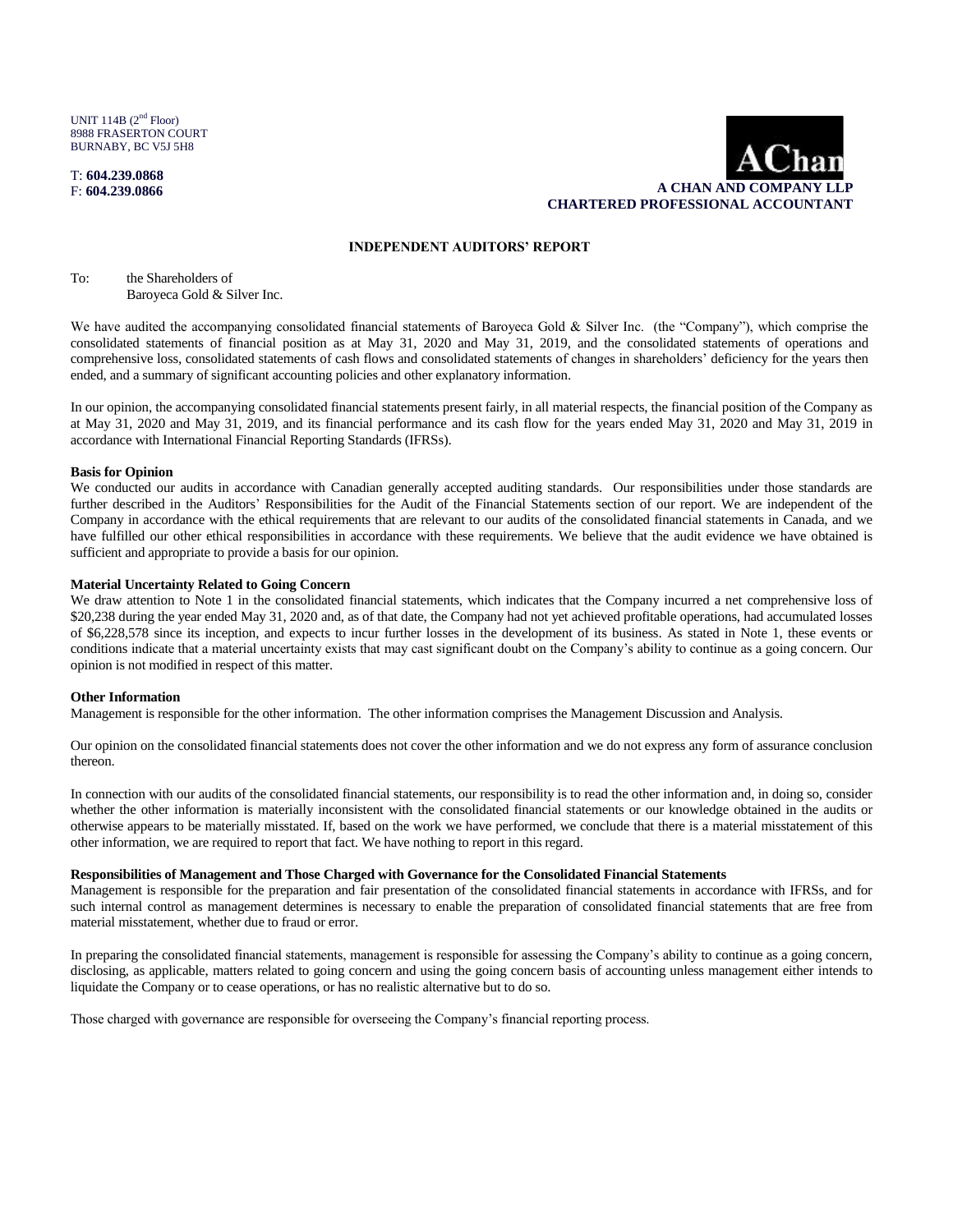#### **Auditors' Responsibilities for the Audit of the Consolidated Financial Statements**

Our objectives are to obtain reasonable assurance about whether the consolidated financial statements as a whole are free from material misstatement, whether due to fraud or error, and to issue an auditors' report that includes our opinion. Reasonable assurance is a high level of assurance, but is not a guarantee that an audit conducted in accordance with Canadian generally accepted auditing standards will always detect a material misstatement when it exists. Misstatements can arise from fraud or error and are considered material if, individually or in the aggregate, they could reasonably be expected to influence the economic decisions of users taken on the basis of these financial statements. As part of an audit in accordance with Canadian generally accepted auditing standards, we exercise professional judgment and maintain professional skepticism throughout the audit. We also:

• Identify and assess the risks of material misstatement of the consolidated financial statements, whether due to fraud or error, design and perform audit procedures responsive to those risks, and obtain audit evidence that is sufficient and appropriate to provide a basis for our opinion. The risk of not detecting a material misstatement resulting from fraud is higher than for one resulting from error, as fraud may involve collusion, forgery, intentional omissions, misrepresentations, or the override of internal control.

• Obtain an understanding of internal control relevant to the audit in order to design audit procedures that are appropriate in the circumstances, but not for the purpose of expressing an opinion on the effectiveness of the Company's internal control.

• Evaluate the appropriateness of accounting policies used and the reasonableness of accounting estimates and related disclosures made by management.

• Conclude on the appropriateness of management's use of the going concern basis of accounting and, based on the audit evidence obtained, whether a material uncertainty exists related to events or conditions that may cast significant doubt on the Company's ability to continue as a going concern. If we conclude that a material uncertainty exists, we are required to draw attention in our auditors' report to the related disclosures in the consolidated financial statements or, if such disclosures are inadequate, to modify our opinion. Our conclusions are based on the audit evidence obtained up to the date of our auditors' report. However, future events or conditions may cause the Company to cease to continue as a going concern.

• Evaluate the overall presentation, structure and content of the consolidated financial statements, including the disclosures, and whether the consolidated financial statements represent the underlying transactions and events in a manner that achieves fair presentation.

• Obtain sufficient appropriate audit evidence regarding the financial information of the entities or business activities within the group to express an opinion on the consolidated financial statements. We are responsible for the direction, supervision and performance of the group audit. We remain solely responsible for our audit opinion.

We communicate with those charged with governance regarding, among other matters, the planned scope and timing of the audit and significant audit findings, including any significant deficiencies in internal control that we identify during our audit.

We also provide those charged with governance with a statement that we have complied with relevant ethical requirements regarding independence, and to communicate with them all relationships and other matters that may reasonably be thought to bear on our independence, and where applicable, related safeguards.

The engagement practitioner on the audit resulting in this independent auditors' report is Anthony Chan, CPA, CA.

 *"A Chan & Company LLP"*  Chartered Professional Accountant

Unit# 114B (2nd floor) – 8988 Fraserton Court Burnaby, BC, Canada V5J 5H8 October 13, 2020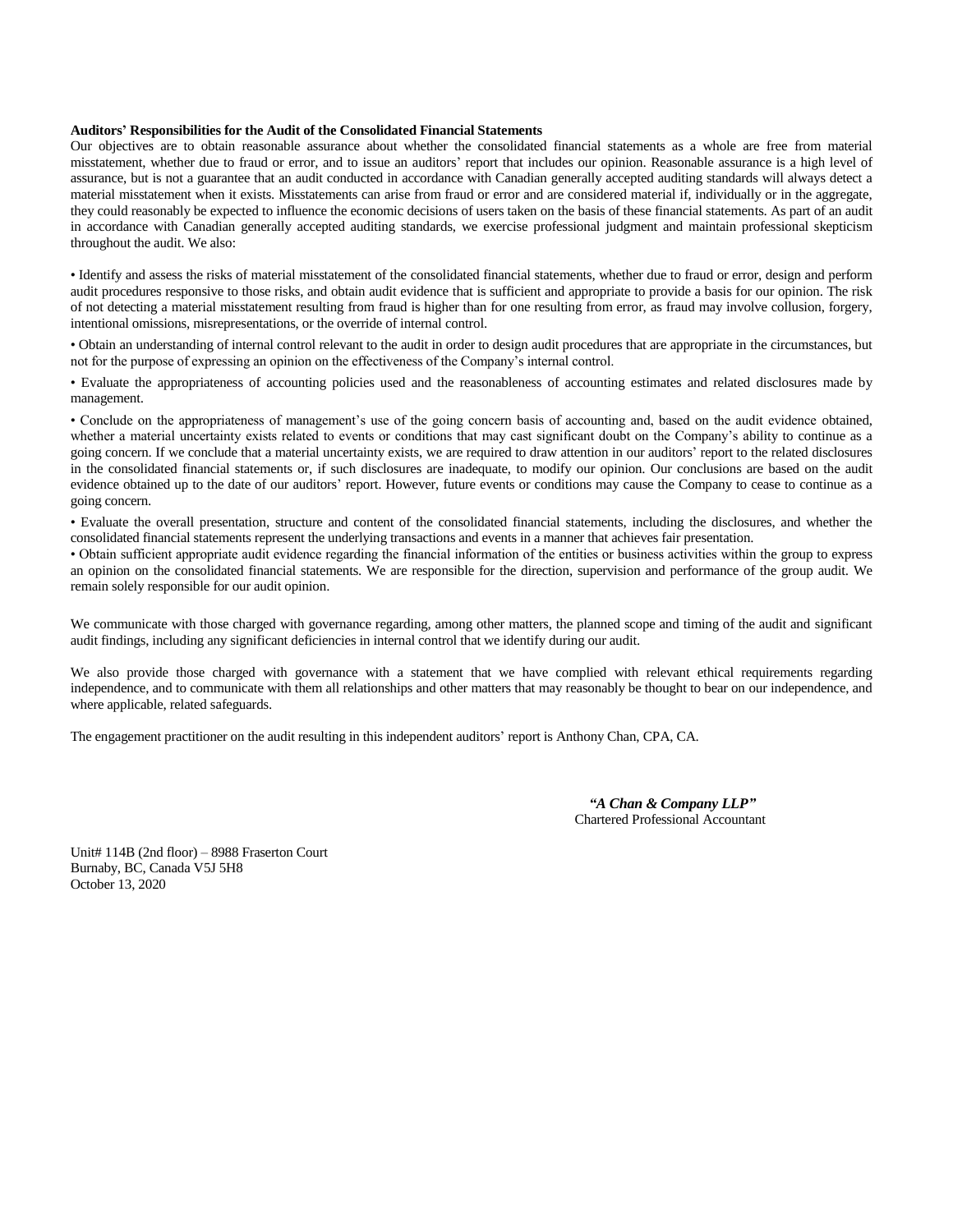# **BAROYECA GOLD & SILVER INC.**

**CONSOLIDATED STATEMENTS OF FINANCIAL POSITION**

| (Expressed in Canadian dollars) |  |  |
|---------------------------------|--|--|
|---------------------------------|--|--|

|                                                         | May 31,<br>2020           |                           | May 31,<br>2019 |
|---------------------------------------------------------|---------------------------|---------------------------|-----------------|
|                                                         |                           |                           |                 |
| <b>ASSETS</b>                                           |                           |                           |                 |
| <b>CURRENT</b>                                          |                           |                           |                 |
| Cash                                                    | \$<br>5,137               | \$                        | 16,120          |
| Marketable securities - Note 18                         | 120,000                   |                           | 11,000          |
| Amounts receivable                                      | 53                        |                           | 1,778           |
| Prepaid expenses                                        | 3,749                     |                           | 13,435          |
| Investments to be disposed of - Note 19                 | $\overline{2}$<br>128,941 |                           | 42,333          |
|                                                         |                           |                           |                 |
| <b>Exploration</b> advances                             | 241                       |                           | 241             |
| Equipment-Note 4                                        |                           |                           | 21,576          |
| Exploration and evaluation assets - Note 5              |                           |                           | 500,000         |
|                                                         | \$<br>129,182             | \$                        | 564,150         |
|                                                         |                           |                           |                 |
| <b>LIABILITIES</b>                                      |                           |                           |                 |
|                                                         |                           |                           |                 |
| <b>CURRENT</b>                                          |                           |                           |                 |
| Accounts payable and accrued liabilities – Note 7 and 8 | \$<br>799,016             | \$                        | 2,639,540       |
| Advance payable - Note 16                               | 20,000                    |                           | 20,000          |
| Line of credit - Note 8                                 |                           |                           | 16              |
| Loan payable – Notes 8 and 9                            |                           |                           | 371,993         |
|                                                         | 819,016                   |                           | 3,031,549       |
|                                                         |                           |                           |                 |
| <b>SHAREHOLDERS' DEFICIENCY</b>                         |                           |                           |                 |
|                                                         | 4,749,373                 |                           | 4,749,373       |
| Capital Stock - Note 6<br>Agent options                 | 100,629                   |                           | 100,629         |
| <b>Reserves</b>                                         | 683,742                   |                           | 683,742         |
| Subscriptions received in advance                       | 5,000                     |                           |                 |
| Deficit                                                 | (6,228,578)               |                           | (7,993,562)     |
| Accumulated other comprehensive income                  |                           |                           | (7,581)         |
|                                                         | (689, 834)                |                           |                 |
|                                                         |                           |                           | (2,467,399)     |
|                                                         | \$<br>129,182             | $\boldsymbol{\mathsf{S}}$ | 564,150         |

### **NATURE AND CONTINUANCE OF OPERATIONS** *(Note 1)*

*"Richard Wilson" "Douglas Eacrett"* Douglas Eacrett– Director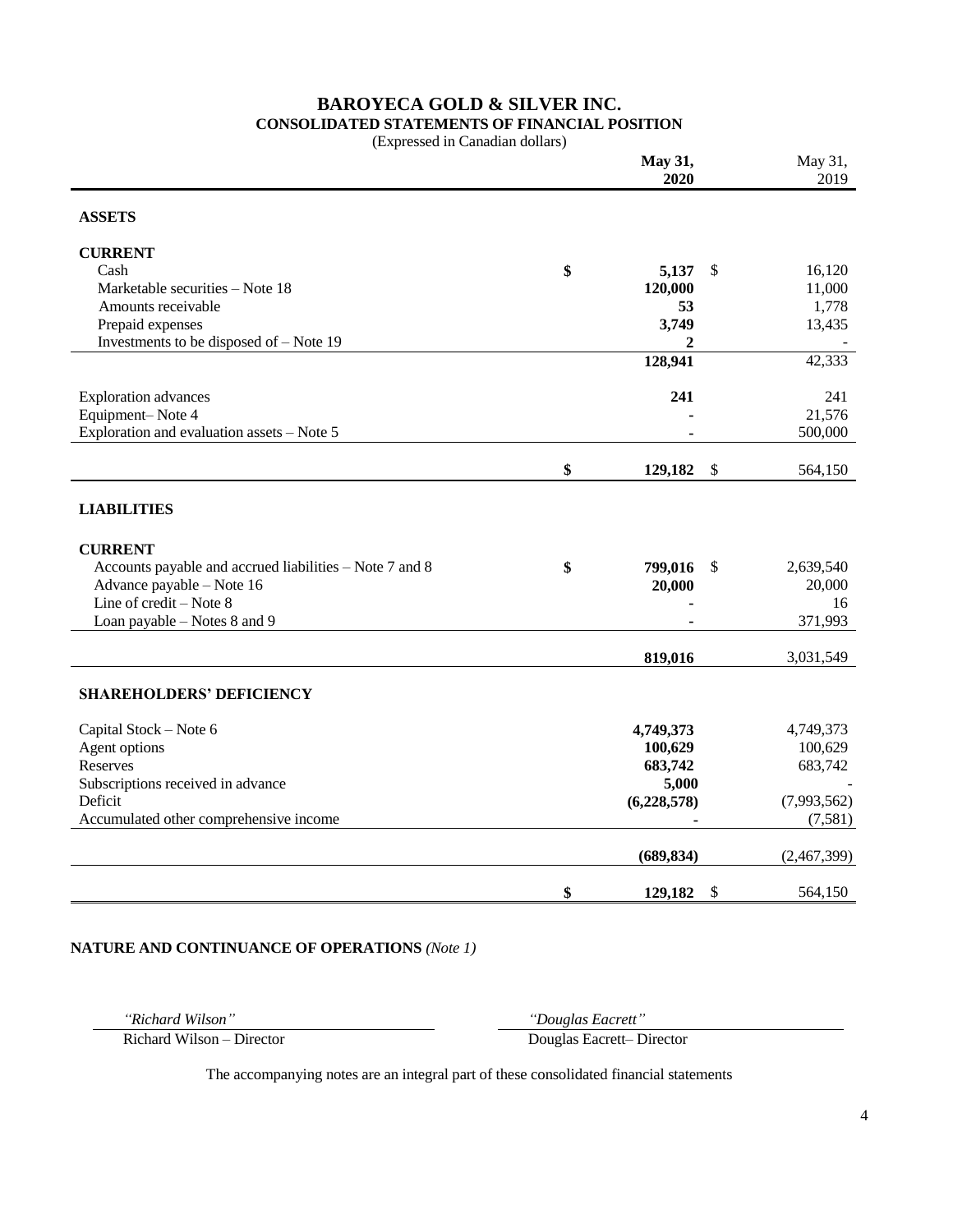### **BAROYECA GOLD & SILVER INC. CONSOLIDATED STATEMENTS OF OPERATIONS AND COMPREHENSIVE LOSS**

(Expressed in Canadian dollars)

For the years ended

|                                                              | May 31,<br>2020 | May 31,<br>2019 |
|--------------------------------------------------------------|-----------------|-----------------|
|                                                              |                 |                 |
| <b>EXPENSES</b>                                              |                 |                 |
| Foreign exchange (gain) loss                                 | (104, 053)      | 26,851          |
| Interest and bank charges                                    | 153             | 79              |
| Management fees - Note 8<br>Office and miscellaneous         | 60,000          | 60,000<br>810   |
| Professional fees                                            | 1,028<br>46,840 | 51,750          |
|                                                              | 13,791          | 16,641          |
| Transfer agent and filing fees                               |                 |                 |
| NET LOSS BEFORE OTHER INCOME                                 | (17,759)        | (156, 131)      |
| <b>Miscellaneous income</b>                                  |                 | 37              |
| Gain on write off of debts                                   | 1,204,708       |                 |
| Loss on write off of investments and intercompany loans upon |                 |                 |
| deconsolidation                                              | (992,079)       |                 |
| Loss on assumption of accounts payable from deconsolidated   |                 |                 |
| subsidiaries                                                 | (145, 213)      |                 |
| Unrealized gain (loss) on marketable securities - Note 18    | 94,000          | (8,000)         |
|                                                              |                 |                 |
| NET GAIN (LOSS) FOR THE YEAR FROM CONTINUED                  |                 |                 |
| <b>OPERATIONS</b>                                            | 143,657         | (164,094)       |
|                                                              |                 |                 |
| <b>Translation adjustment</b>                                | 6,382           | 1,858           |
|                                                              |                 |                 |
| <b>COMPREHENSIVE GAIN (LOSS) FOR THE YEAR FROM</b>           |                 |                 |
| <b>CONTINUED OPERATIONS</b>                                  | 150,039         | (162, 236)      |
| <b>COMPREHENSIVE GAIN (LOSS) FROM DISCONTINUED</b>           |                 |                 |
| <b>OPERATIONS FOR THE YEAR</b>                               | (170, 277)      | (221, 480)      |
| <b>COMPREHENSIVE LOSS FOR THE YEAR</b>                       | \$<br>(20, 238) | \$<br>(383,716) |
|                                                              |                 |                 |
| <b>LOSS PER SHARE</b>                                        |                 |                 |
| <b>Basic and diluted</b>                                     | \$<br>(0.004)   | \$<br>(0.07)    |
|                                                              |                 |                 |
| <b>WEIGHTED AVERAGE NUMBER OF</b>                            |                 |                 |
| <b>SHARES OUTSTANDING</b>                                    | 5,376,994       | 5,157,816       |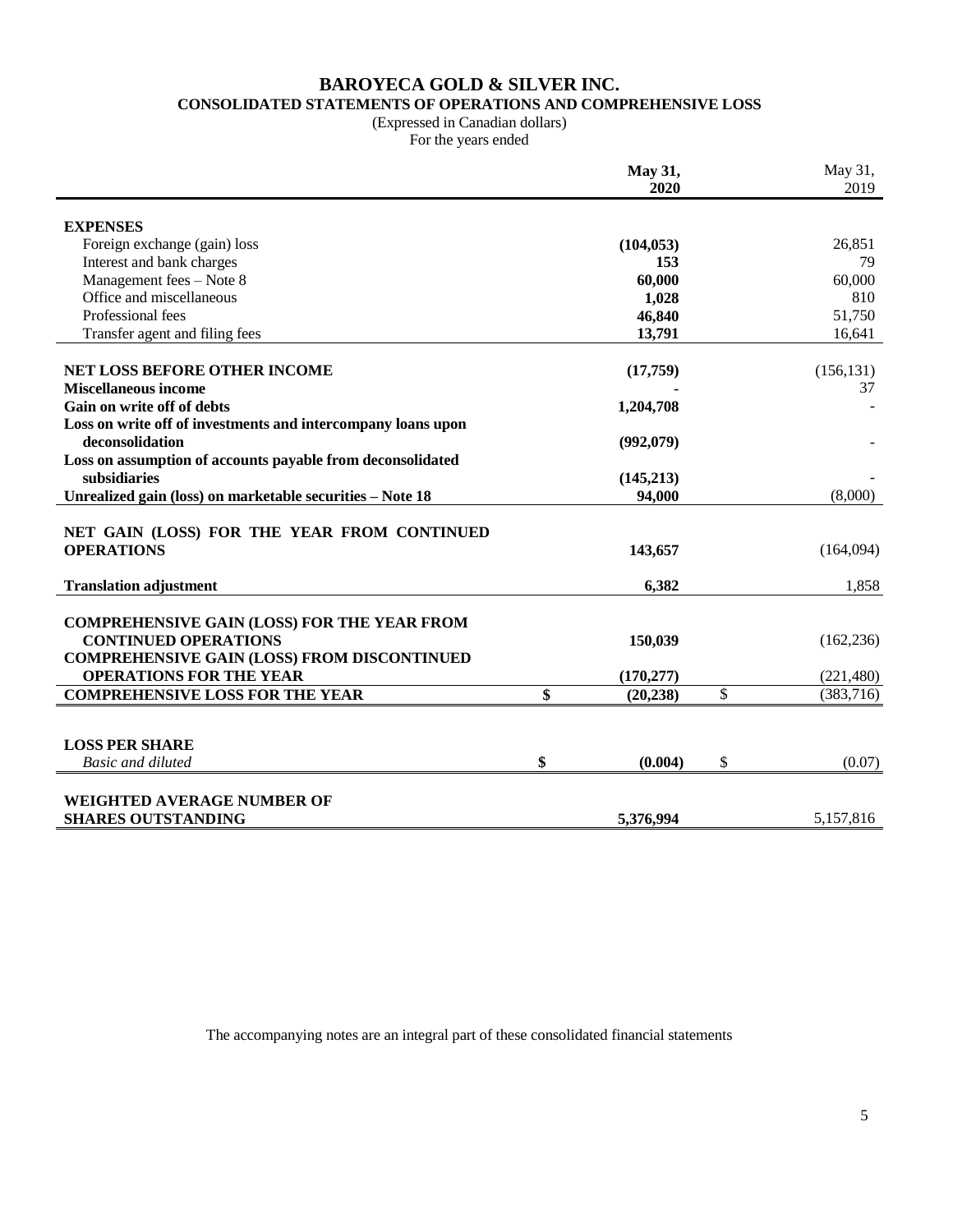### **BAROYECA GOLD & SILVER INC. CONSOLIDATED STATEMENTS OF CASH FLOWS**

#### (Expressed in Canadian dollars)

For the years ended

|                                                                                          | May 31,<br>2020     | May 31,<br>2019         |
|------------------------------------------------------------------------------------------|---------------------|-------------------------|
| <b>CASH FLOWS PROVIDED BY (USED FOR):</b>                                                |                     |                         |
| <b>OPERATING ACTIVITIES</b>                                                              |                     |                         |
| Gain (loss) for the year from continued operations<br>Adjusted for:                      | \$<br>\$<br>143,657 | (164,094)               |
| Loss on write off of investments and intercompany loans upon<br>deconsolidation          | 992,079             |                         |
| Unrealized foreign exchange (gain) loss                                                  | (104, 053)          | 26,851                  |
| Loss on assumption of accounts payable from deconsolidated subsidiaries                  | 145,213             |                         |
| Gain on write off of debts                                                               | (1,204,708)         |                         |
| Unrealized (gain) loss on marketable securities                                          | (94,000)            | 8,000                   |
| Net changes in non-cash working capital items:                                           |                     |                         |
| (Increase) decrease in amounts receivable                                                | (2,255)             | 1,928                   |
| Increase in accounts payable and accrued liabilities                                     | 29,977              | 11,862                  |
| Increase in due to related parties                                                       | 82,200              | 87,751                  |
| Cash used in continued operations                                                        | (11,890)            | (27,702)                |
| Cash provided by (used in) discontinued operations<br><b>NET CASH USED IN OPERATIONS</b> | 6,382<br>(5,508)    | (75, 838)<br>(103, 540) |
|                                                                                          |                     |                         |
| <b>FINANCING ACTIVITIES</b>                                                              |                     |                         |
| Subscription received in advance                                                         | 5,000               |                         |
| Shares issued for cash, net of cost<br>Cash provided by continued operations             |                     | 25,000                  |
| Cash provided by discontinued operations                                                 | 5,000               | 25,000                  |
| NET CASH PROVIDED BY FINANCING ACTIVITIES                                                | 5,000               | 25,000                  |
|                                                                                          |                     |                         |
| <b>INVSTING ACTIVITIES</b>                                                               |                     |                         |
| Cash provided by continued operations<br>Cash provided by discontinued operations        | 458                 | 84,138                  |
| NET CASH PROVIDED BY INVESTING ACTIVITIES                                                | 458                 | 84.138                  |
| <b>EFFECT OF FOREIGN EXCHANGE RATE</b>                                                   |                     |                         |
| Cash provided by continued operations                                                    |                     |                         |
| Cash provided by discontinued operations                                                 | (9,094)             | (4,189)                 |
| NET EFFECT OF FOREIGN EXCHANGE RATE                                                      | (9,094)             | (4,189)                 |
| <b>INCREASE (DECREASE) IN CASH FOR THE YEAR</b>                                          | (9,144)             | 1,409                   |
| <b>CASH, BEGINNING OF YEAR</b>                                                           | 16,120              | 14,711                  |
| <b>CASH, END OF YEAR</b>                                                                 | 6,969               | 16,120                  |
| <b>LESS: CASH FROM DISCONTINUED OPERATIONS</b>                                           | (1, 839)            |                         |
| CASH, END OF YEAR FROM CONTINUED OPERATIONS                                              | \$<br>5,137<br>S    | 16,120                  |
| <b>CASH PAID FOR INCOME TAXES</b>                                                        | \$<br>\$            |                         |

For supplemental disclosure with respect to cash flows, see Note 14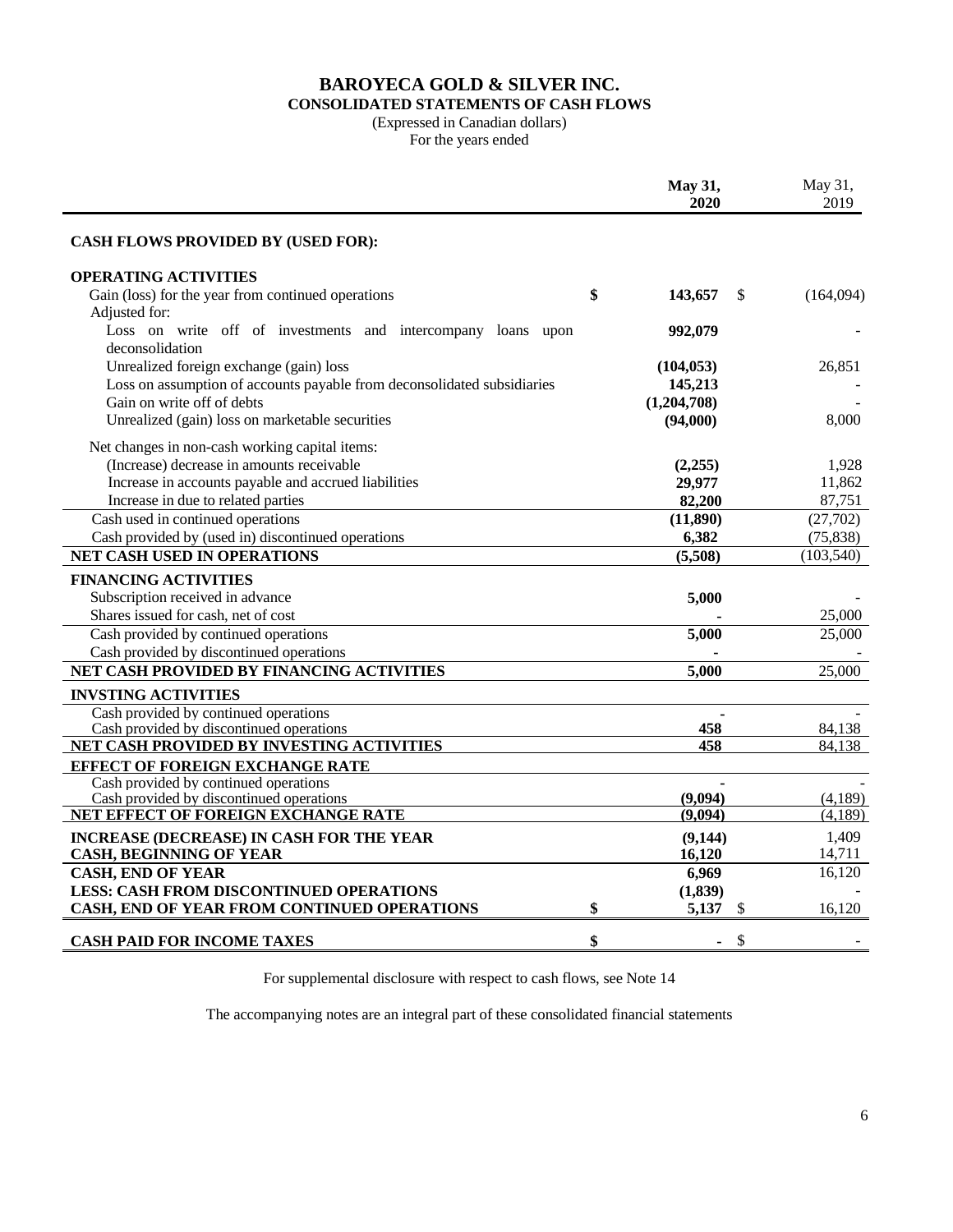### **BAROYECA GOLD & SILVER INC. CONSOLIDATED STATEMENTS OF CHANGES IN SHAREHOLDERS' EQUITY (DEFICIENCY)**

(Expressed in Canadian Dollars)

|                                                                                                                                                                 |                                                  | Capital Stock |                                       |                                                                     |                      |               |                                                                                                |                                                                   |                                                                                              |                                                        |
|-----------------------------------------------------------------------------------------------------------------------------------------------------------------|--------------------------------------------------|---------------|---------------------------------------|---------------------------------------------------------------------|----------------------|---------------|------------------------------------------------------------------------------------------------|-------------------------------------------------------------------|----------------------------------------------------------------------------------------------|--------------------------------------------------------|
|                                                                                                                                                                 | Number of<br><b>Shares</b>                       |               | Amount                                | Subscription<br>received in<br>advance                              | <b>Agent Options</b> |               | Reserves                                                                                       | Deficit                                                           | Accumulated<br>Other<br>Comprehensive<br><b>Income</b>                                       | Total<br><b>Shareholders</b><br>Equity<br>(Deficiency) |
| <b>Balance, May 31, 2018</b><br>Addition in the year (Note 6)<br>Net loss for the year<br>Translation adjustment                                                | 5,126,994<br>250,000<br>$\overline{\phantom{a}}$ | -\$           | 4,724,373<br>25,000                   | \$<br>$\overline{\phantom{a}}$<br>$\overline{\phantom{a}}$          | \$<br>100,629        | <sup>\$</sup> | 683,742 \$<br>$\overline{\phantom{0}}$<br>$\overline{\phantom{a}}$<br>$\overline{\phantom{a}}$ | (7,607,988)<br>$\overline{\phantom{a}}$<br>(385, 574)             | \$<br>$(9,439)$ \$<br>$\overline{\phantom{a}}$<br>$\overline{\phantom{a}}$<br>1,858          | (2,108,683)<br>25,000<br>(385, 574)<br>1,858           |
| <b>Balance, May 31, 2019</b><br>Addition in the year (Note 19)<br>Gain on deconsolidation of<br>subsidiaries<br>Net loss for the year<br>Translation adjustment | 5,376,994<br>$\overline{\phantom{a}}$            | $\mathbb{S}$  | 4,749,373<br>$\overline{\phantom{a}}$ | \$<br>5,000<br>$\overline{\phantom{0}}$<br>$\overline{\phantom{a}}$ | \$<br>100,629        | \$            | 683,742 \$<br>$\overline{\phantom{a}}$<br>$\overline{\phantom{a}}$<br>$\overline{\phantom{a}}$ | (7,993,562)<br>1,791,604<br>(26, 620)<br>$\overline{\phantom{a}}$ | \$<br>$(7,581)$ \$<br>$\overline{\phantom{a}}$<br>1,199<br>$\overline{\phantom{a}}$<br>6,382 | (2,467,399)<br>5,000<br>1,792,803<br>(26,620)<br>6,382 |
| <b>Balance, May 31, 2020</b>                                                                                                                                    | 5,376,994                                        | \$            | 4,749,373                             | \$<br>5,000                                                         | \$<br>100,629        | \$            | 683,742 \$                                                                                     | (6,228,578)                                                       | \$<br>$-$ \$                                                                                 | (689, 834)                                             |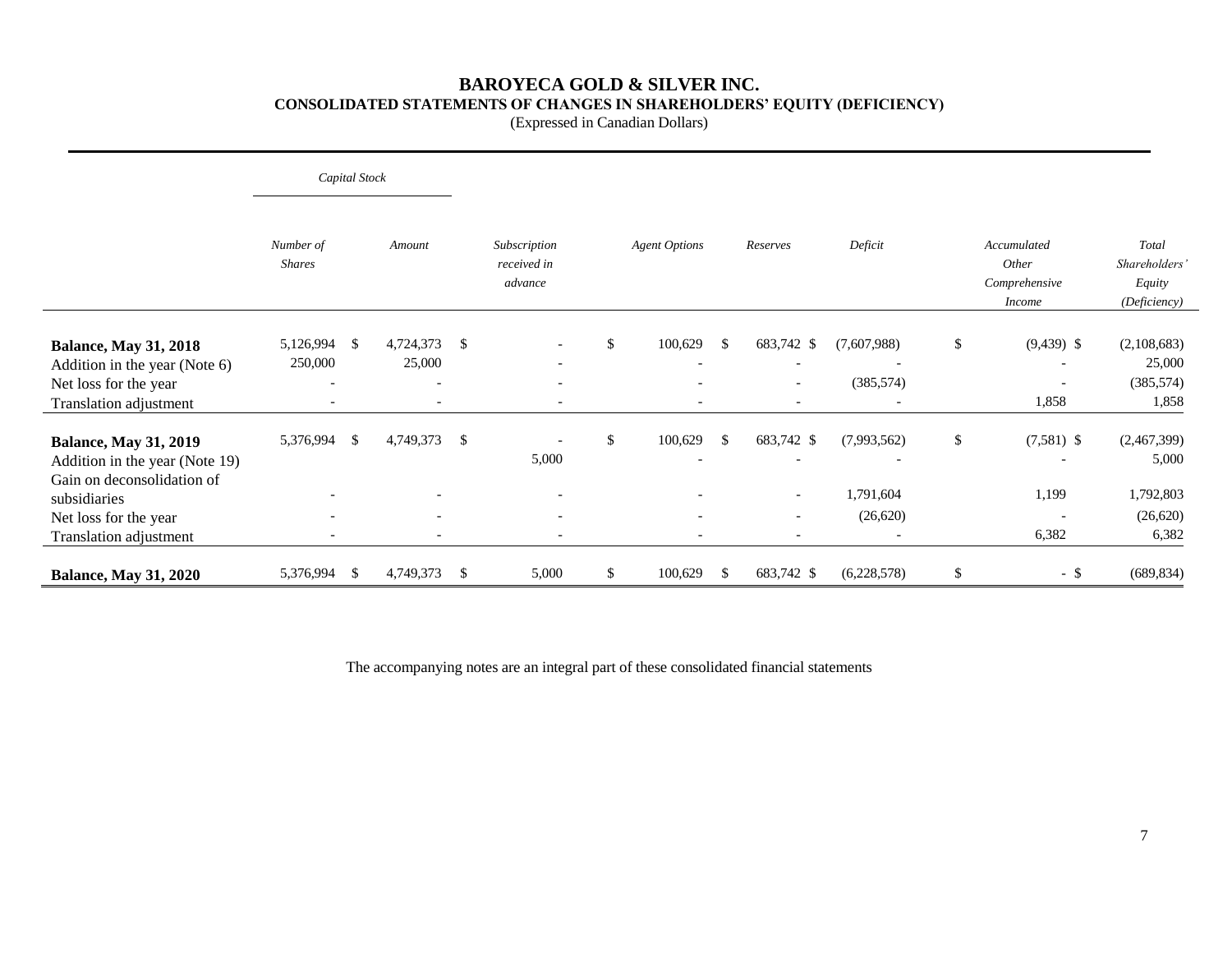(Expressed in Canadian dollars)

### **NOTE 1 - NATURE AND CONTINUANCE OF OPERATIONS**

Baroyeca Gold & Silver Inc. (the "Company") was incorporated under the laws of British Columbia on February 17, 2006. The Company's registered office is located at Suite 1008 - 409 Granville Street, Vancouver, British Columbia. The Company's principal business activities include the acquisition and exploration of its exploration and evaluation assets. During the year ended May 31, 2008, the Company incorporated a wholly-owned subsidiary, Baroyeca Gold & Silver de Mexico, S.A. de C.V. under the laws of Mexico. In June 2011, the Company incorporated two new wholly-owned subsidiaries, Tombstone Gold & Silver Inc. and Tombstone Resources Inc. under the laws of Arizona.

The Company is in the process of exploring and evaluating its exploration and evaluation assets and has not yet determined whether the properties contain ore reserves that are economically recoverable. The recoverability of the amounts shown for exploration and evaluation assets are dependent upon the existence of economically recoverable reserves, the ability of the Company to obtain necessary financing to complete the development of those reserves and upon future profitable production.

These consolidated financial statements have been prepared in accordance with International Financial Reporting Standards ("IFRS") assuming the Company will continue on a going-concern basis. The Company has incurred losses since inception and the ability of the Company to continue as a going-concern depends upon its ability to develop profitable operations and to continue to raise adequate financing. Management is actively targeting sources of additional financing which would assure continuation of the Company's operations and exploration and evaluation programs. In order for the Company to meet its liabilities as they come due and to continue its operations, the Company is primarily dependent upon its ability to generate such financing. These uncertainties may cast significant doubt on the entity's ability to continue as a going concern.

There can be no assurance that the Company will be able to continue to raise funds in which case the Company may be unable to meet its obligations. Should the Company be unable to realize on its assets and discharge its liabilities in the normal course of business, the net realizable value of its assets may be materially less than the amounts recorded on the consolidated balance sheet. The financial statements do not include adjustments to amounts and classifications of assets and liabilities that might be necessary should the Company be unable to continue operations.

### **Novel Coronavirus ("COVID-19")**

The Company's operations could be significant adversely affected by the effects of a widespread global outbreak of a contagious disease, including the recent outbreak of respiratory illness caused by COVID-19. The Company cannot accurately predict the impact COVID-19 will have on its operations and the ability of others to meet their obligations with the Company, including uncertainties relating to the ultimate geographic spread of the virus, the severity of the disease, the duration of the outbreak, and the length of travel and quarantine restrictions imposed by governments of affected countries. In addition a significant outbreak of contagious diseases in the human population could result in a widespread health crisis that could adversely affect the economies and financial markets of many countries, resulting in an economic downturn that could further affect the Company's operations and ability to finance its operations.

|                                         | May 31, 2020              |              | May 31, 2019               |
|-----------------------------------------|---------------------------|--------------|----------------------------|
| Working capital (deficiency)<br>Deficit | (690, 075)<br>(6,228,578) | <sup>S</sup> | (2,989,216)<br>(7,993,562) |

The consolidated financial statements were authorized for issue by the Board of Directors on October 12, 2020.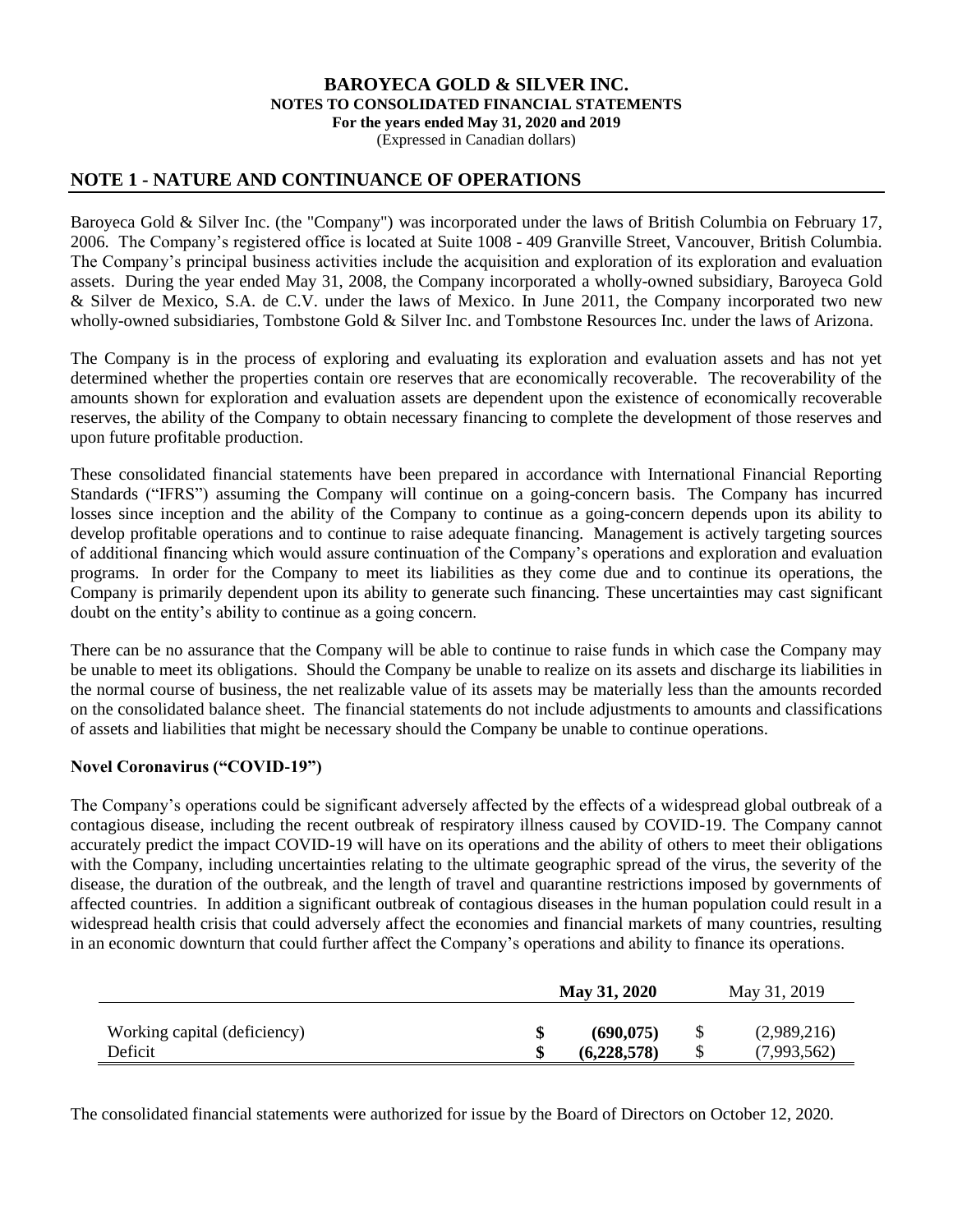#### **BAROYECA GOLD & SILVER INC. NOTES TO CONSOLIDATED FINANCIAL STATEMENTS For the years ended May 31, 2020 and 2019** (Expressed in Canadian dollars)

### **NOTE 2 – BASIS OF PRESENTATION AND PRINCIPLES OF CONSOLIDATION**

#### **Statement of Compliance and Conversion to IFRS**

These consolidated financial statements have been prepared in accordance with International Financial Reporting Standards ("IFRS), as issued by the International Accounting Standards Board ("IASB") and Interpretations of the IFRS Interpretations Committee ("IFRIC").

The consolidated financial statements have been prepared on the histori6cal cost basis except for certain financial instruments, which are measured at fair value, as explained in the accounting policies set out in Note 3. In addition, these consolidated financial statements have been prepared using the accrual basis of accounting, except for certain cash flow information.

#### **Principles of Consolidation**

These consolidated financial statements include the accounts of the Company and its wholly-owned subsidiary, Boroyeca Gold & Silver de Mexico, S.A. de C.V. (the "Mexican Subsidiary"). All inter-company transactions were eliminated upon consolidation.

The accounts for Tombstone Gold & Silver Inc. and Tombstone Resources Inc. (collectively the "US Subsidiaries") had been deconsolidated from the consolidated financial statements for its year ended May 31, 2020 as the Company had entered into agreements subsequent to the year end to dispose of these US Subsidiaries. The Company accounted for these investments as investment to be disposed of as of May 31, 2020.

These consolidated financial statements have been presented in Canadian dollars, unless otherwise noted.

### **Use of Estimates and Significant Accounting Judgements**

The preparation of consolidated financial statements in accordance with IFRS often requires management to make estimates about and apply assumptions or subjective judgment to future events and other matters that affect the reported amounts of the Company's assets, liabilities, expenses and related disclosures. Assumptions, estimates and judgments are based on historical experience, expectations, current trends and other factors that management believes to be relevant at the time at which the Company's consolidated financial statements are prepared.

Management reviews, on a regular basis, the Company's accounting policies, assumptions, estimates and judgments in order to ensure that the consolidated financial statements are presented fairly and in accordance with IFRS.

Critical accounting estimates and judgments are those that have a significant risk of causing material adjustment and are often applied to matters or outcomes that are inherently uncertain and subject to change. As such, management cautions that future events often vary from forecasts and expectations and that estimates routinely require adjustment.

Management considers the following areas to be those where critical accounting policies affect the significant judgments and estimates used in the preparation of the Company's consolidated financial statements.

### *Critical judgments in applying accounting policies*

The preparation of these consolidated financial statements requires management to make judgments regarding the going concern of the Company, as discussed in Note 1, as well as the determination of functional currency. The functional currency is the currency of the primary economic environment in which an entity operates. The functional currency of the Company and its Mexican Subsidiary has been determined to be the Canadian dollar. Effective June 1, 2013, the Company determined that the functional currency of its US subsidiaries is the United States dollar.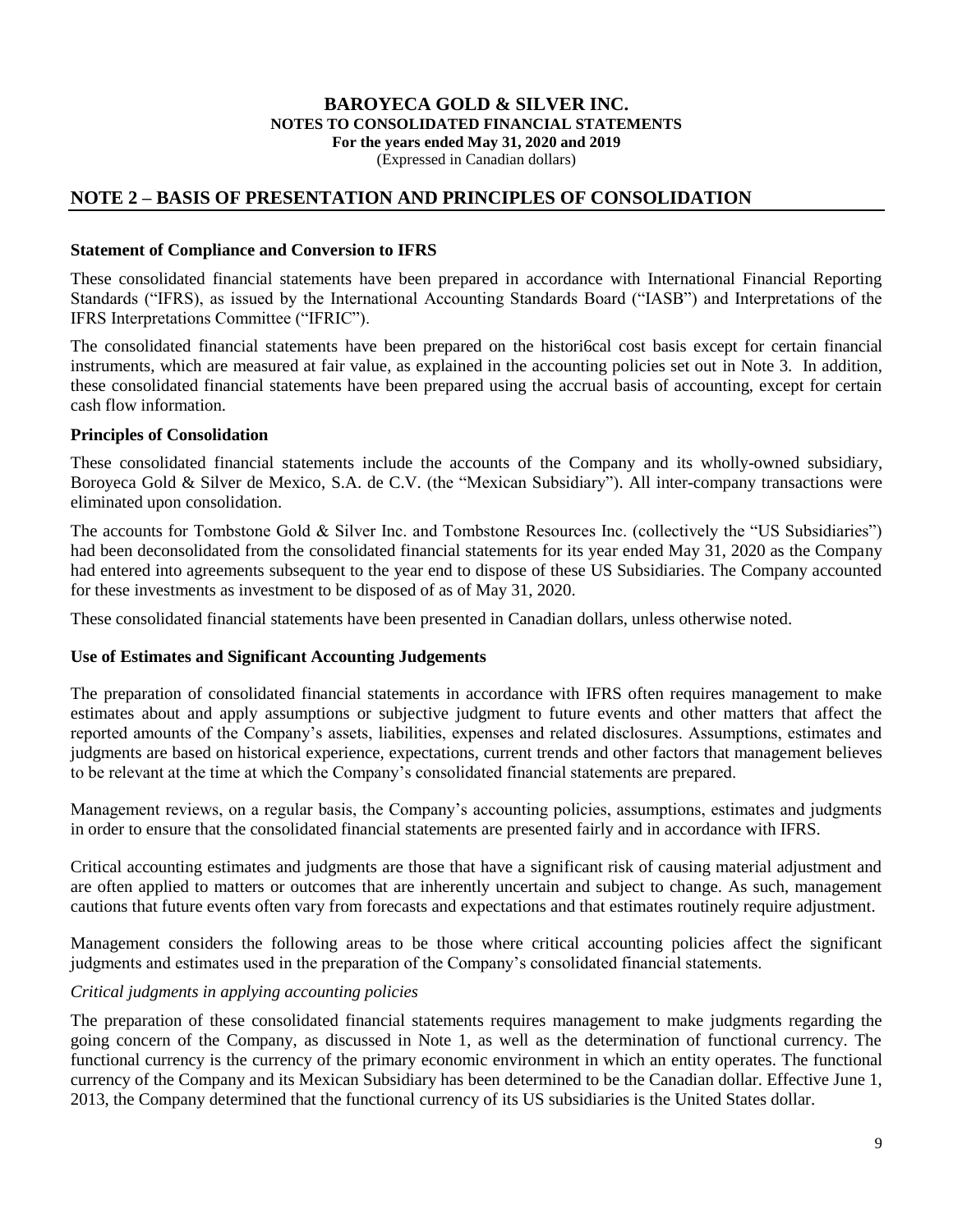(Expressed in Canadian dollars)

## **NOTE 2 – BASIS OF PRESENTATION AND PRINCIPLES OF CONSOLIDATION – CONT'D**

#### *Operating lease commitments*

The Company has entered into two mining equipment leases for its mining properties. The Company has determined, based on an evaluation of the terms and conditions of the arrangements that the lease terms do not constitute a major part of the economic life of the leased equipment and the present value of the minimum lease payments do not amount to substantially all of the fair value of the equipment. Therefore, the Company did not acquire all the significant risks and rewards of ownership of the equipment and accounts for the contracts as operating leases.

### **Significant Estimates**

#### *Carrying value and recoverability of exploration and evaluation assets*

The carrying amount of Company's exploration and evaluation assets does not necessarily represent present or future values, and the Company's exploration and evaluation assets have been accounted for under the assumption that the carrying amount will be recoverable. Recoverability is dependent on various factors, including the discovery of economically recoverable reserves, the ability of the Company to obtain the necessary financing to complete the development and upon future profitable production or proceeds from the disposition of the mineral properties themselves. Additionally, there are numerous geological, economic, environmental and regulatory factors and uncertainties that could impact management's assessment as to the overall viability of its properties or to the ability to generate future cash flows necessary to cover or exceed the carrying value of the Company's mineral properties.

To the extent that any of management's assumptions change, there could be a significant impact on the Company's future financial position, operating results and cash flows.

#### *Fair value of stock options and warrants*

Determining the fair value of warrants and stock options requires judgments related to the choice of a pricing model, the estimation of stock price volatility, the expected forfeiture rate and the expected term of the underlying instruments. Any changes in the estimates or inputs utilized to determine fair value could result in a significant impact on the Company's future operating results or on other components of shareholders' equity.

#### *Income taxes*

The estimation of income taxes includes evaluating the recoverability of deferred tax assets based on an assessment of the Company's ability to utilize the underlying future tax deductions against future taxable income prior to expiry of those deductions. Management assesses whether it is probable that some or all of the deferred income tax assets will not be realized. The ultimate realization of deferred tax assets is dependent upon the generation of future taxable income, which in turn is dependent upon the successful discovery, extraction, development and commercialization of mineral reserves. To the extent that management's assessment of the Company's ability to utilize future tax deductions changes, the Company would be required to recognize more or fewer deferred tax assets, and future income tax provisions or recoveries could be affected.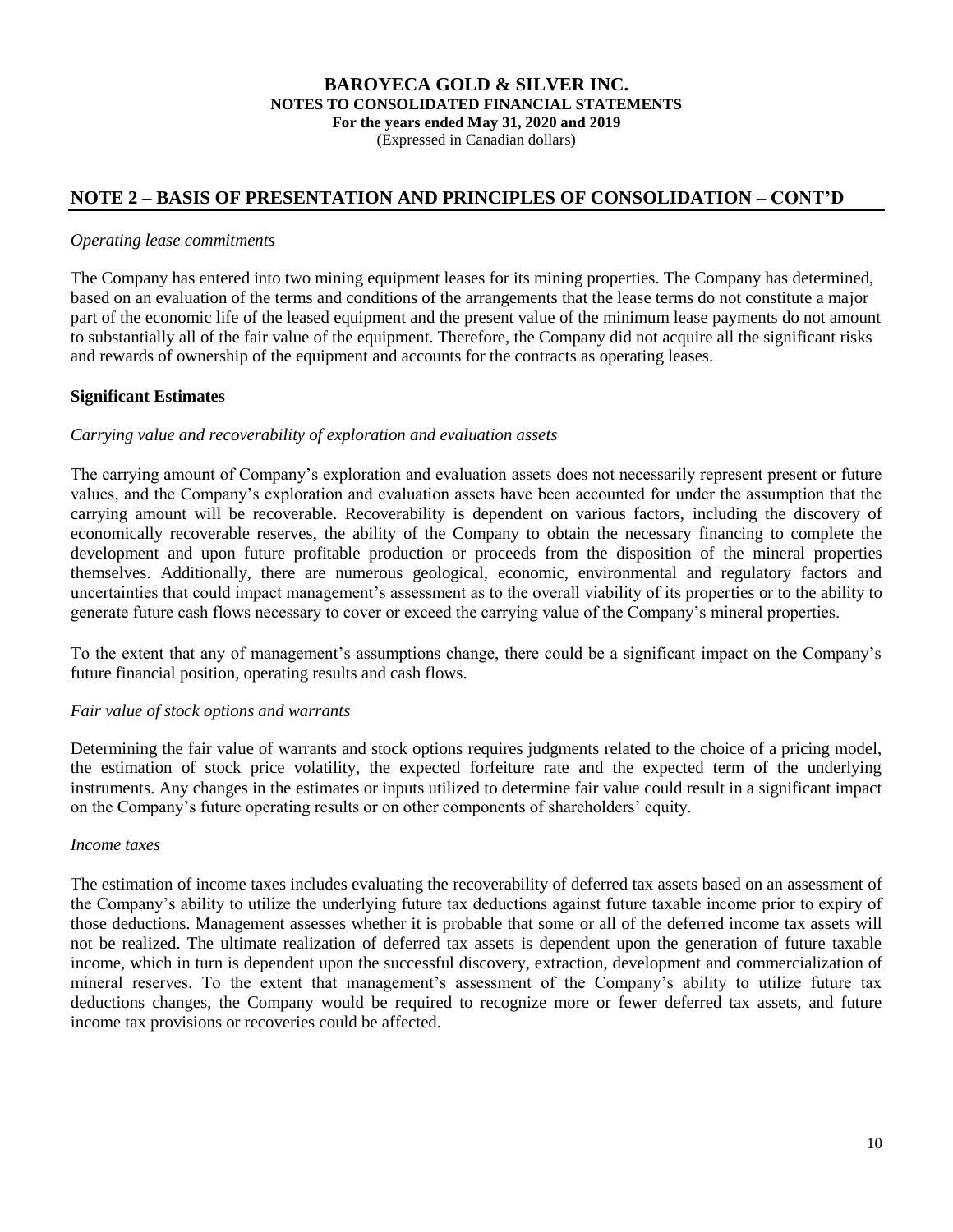(Expressed in Canadian dollars)

### **NOTE 3 – SIGNIFICANT ACCOUNTING POLICIES**

#### **Change in Functional Currency**

Effective June 1, 2013, the functional currencies of the US Subsidiaries changed from the Canadian dollar to the United States dollar. The functional currency of the Mexican Subsidiary has not changed and is Canadian dollars.

As a result of changing the functional currency of the US Subsidiaries, resulting exchange differences were recognized in other comprehensive income.

#### **Foreign currency translation**

Effective June 1, 2013, the Company accounted for its foreign currency translation as follows:

The functional currency is the currency of the primary economic environment in which the entity operates and has been determined for each entity within the Company. The functional currency of the Company and its Mexican Subsidiary is the Canadian dollar, and the functional currency of the US Subsidiaries is the United States dollar.

Accordingly, the accounts of the US Subsidiaries are translated into Canadian dollars as follows:

- all of the assets and liabilities are translated at the rate of exchange in effect on the date of the statement of financial position;
- revenue and expenses are translated at the exchange rate approximating those in effect on the date of the transactions; and
- exchange gains and losses arising from translation are included in accumulated other comprehensive income (loss).

Transactions occurring in currencies other than the functional currency of the entity recorded at exchange rates prevailing on the dates of the transactions. At the end of each reporting period, the monetary assets and liabilities that are denominated in foreign currencies are translated at the rate of exchange at the date of the statement of financial position while non-monetary assets and liabilities are translated at historical rates. Revenues and expenses are translated at the exchange rates approximating those in effect on the date of the transactions. Exchange gains and losses arising on translation are included in the statement of operations and comprehensive loss.

### **Cash and cash equivalents**

Cash is comprised of cash on hand and demand deposits. Cash equivalents are short-term, highly liquid investments with original maturities of three months or less that are readily convertible to known amounts of cash and which are subject to an insignificant risk of change in value. As at May 31, 2020 and May 31, 2019 the Company had no cash equivalents on hand.

### **Equipment**

Equipment is recorded at cost less accumulated depreciation and impairment charges. Such cost consists of the purchase price, any costs directly attributable to bringing the equipment to the location and condition necessary for its intended used. Depreciation of equipment is calculated on a straight-line basis over the estimated useful lives as follows:

- mining equipment: 5 to 15 years
- $\bullet$  office equipment: 5 years

The assets' residual values, useful lives and methods of depreciation are reviewed at each financial year end and adjusted if appropriate.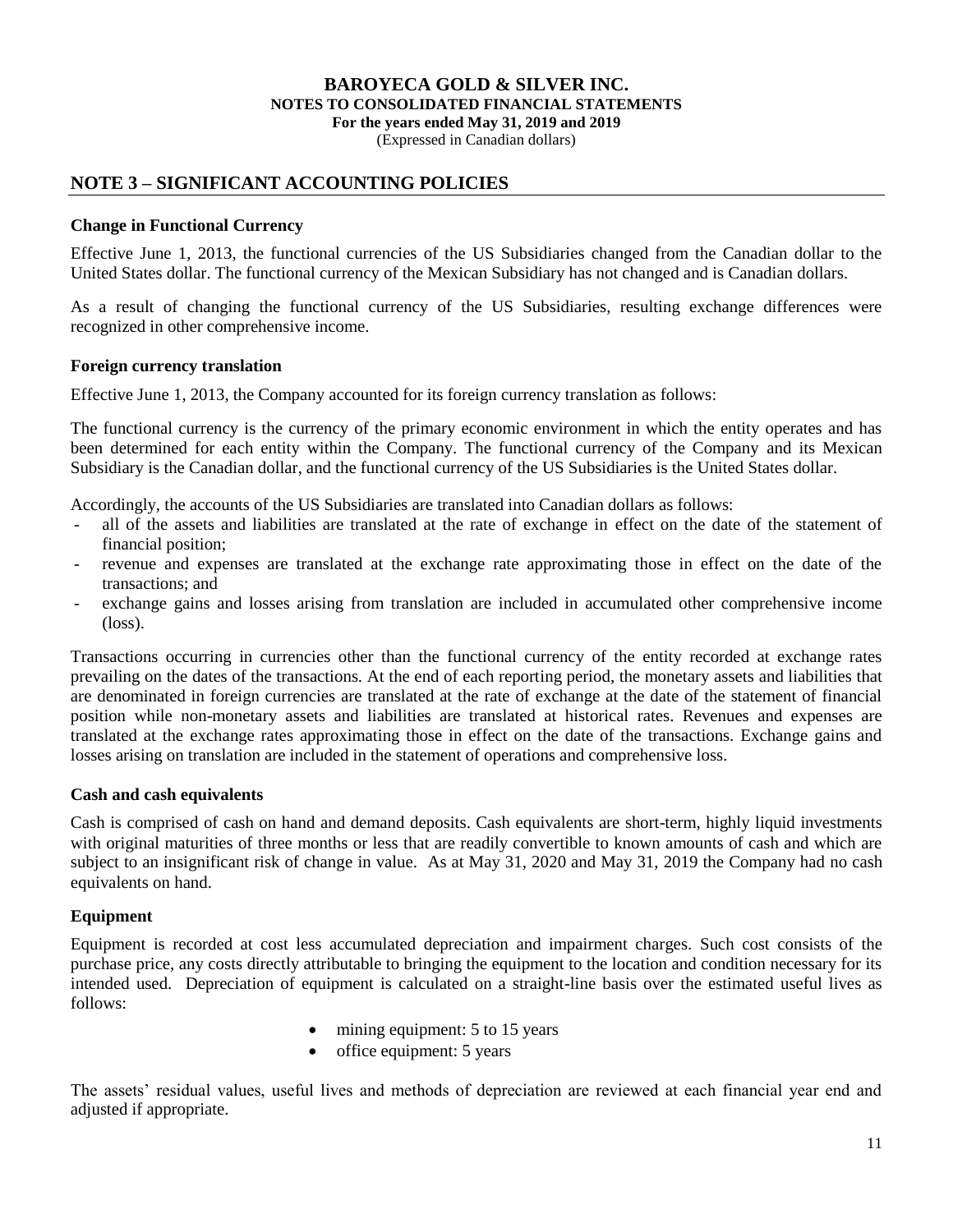(Expressed in Canadian dollars)

### **NOTE 3 – SIGNIFICANT ACCOUNTING POLICIES – CONT'D**

#### **Exploration and evaluation assets**

Costs incurred before the Company has obtained the legal rights to explore an area are expensed as incurred. All costs related to the acquisition, exploration and evaluation of exploration and evaluation assets are capitalized by property. If economically recoverable ore reserves are developed, capitalized costs of the related property are reclassified as resource assets and amortized using the unit of production method. When a property is abandoned, all related costs are written off to operations. If, after management review, it is determined that the carrying amount of a resource property is impaired, that property is written down to its estimated net realizable value. A resource property is reviewed for impairment at each financial statement date or whenever events or changes in circumstances indicate that its carrying amount may not be recoverable**.** Interest on borrowings incurred to finance resource assets is capitalized until the asset is capable of carrying out its intended use.

From time to time the Company may acquire or dispose of a resource property pursuant to the terms of an option agreement. As the options are exercisable entirely at the discretion of the optionee, the amounts payable or receivable are not recorded. Option payments are recorded as property costs or recoveries when the payments are made or received.

The amounts shown for resource properties do not necessarily represent present or future values. Their recoverability is dependent upon the discovery of economically recoverable reserves, the ability of the Company to obtain the necessary financing and permitting to complete the development and future profitable production or proceeds from the disposition thereof.

Revenues from saleable material produced during the exploration phase are applied as a reduction to capitalized exploration and evaluation assets.

### **Provision for environmental rehabilitation**

The Company recognizes liabilities for statutory, contractual, constructive or legal obligations associated with the retirement of property and equipment, or site closure or reclamation activities when those obligations result from the acquisition, construction, development or normal operation of the assets. The net present value of future rehabilitation cost estimates arising from site preparation work is capitalized to exploration and evaluation assets along with a corresponding increase in the rehabilitation provision in the year incurred. Discount rates using a pre-tax rate that reflect the time value of money are used to calculate the net present value. The rehabilitation asset is depreciated on the same basis as resource assets.

The Company's estimates of reclamation costs could change as a result of changes in regulatory requirements, discount rates and assumptions regarding the amount and timing of the future expenditures. These changes are recorded directly to resource assets with a corresponding entry to the rehabilitation provision. The Company's estimates are reviewed annually for changes in regulatory requirements, discount rates, effects of inflation and changes in estimates.

For the years presented, the Company has determined that it has no significant provision for environmental rehabilitation.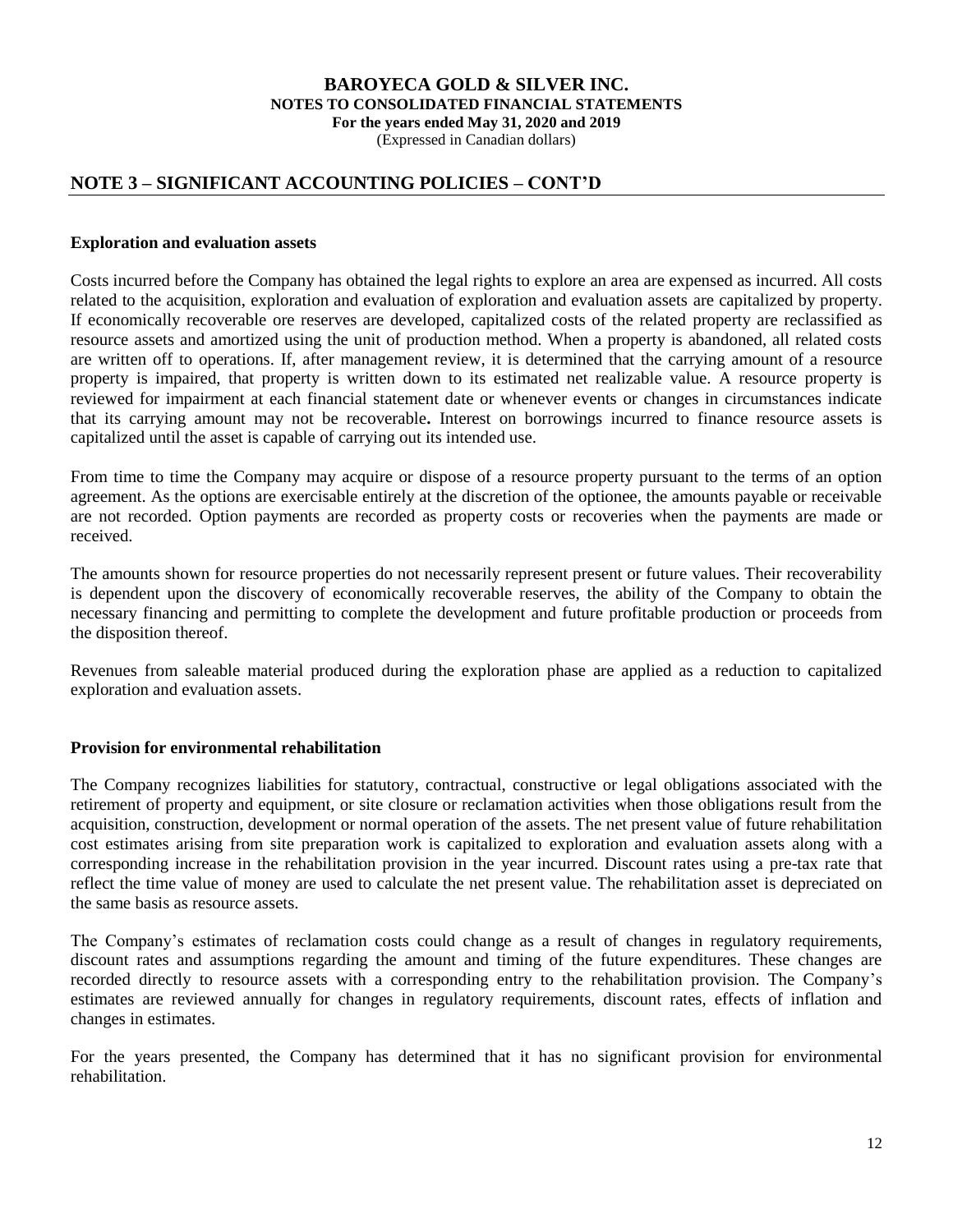(Expressed in Canadian dollars)

## **NOTE 3 – SIGNIFICANT ACCOUNTING POLICIES – CONT'D**

#### **Impairment**

The Company reviews and evaluates its property, including exploration and evaluation assets, and equipment for indications of impairment when events or changes in circumstances indicate that the related carrying amount may not be recoverable or at least at the end of each reporting period. The asset's recoverable amount is estimated if an indication of impairment exists.

Impairment loss is recognized when the carrying amount of an asset exceeds its recoverable amount. For an asset that does not generate largely independent cash inflows, the recoverable amount is determined for the cash-generating unit to which the asset belongs. The cash-generating unit is the smallest identifiable group of assets that generates cash inflows that are largely independent of the cash inflows of other assets or groups of assets. Future cash flows are estimated based on expected future production, commodity prices, operating costs and capital costs.

The recoverable amount is the greater of the asset's fair value less costs to sell and value in use. In assessing value in use, the estimated future cash flows are discounted to their present value using a pre-tax discount rate that reflects the current market assessment of the time value of money and the risks specific to the asset.

Impairment losses reducing the carrying value to the recoverable amount are recognized in profit and loss. An impairment loss is reversed if there is an indication that there has been a change in the estimates used to determine the recoverable amount. An impairment loss is reversed only to the extent that the asset's carrying amount does not exceed the carrying amount that would have been determined, net of depreciation, if no impairment loss had been recognized.

### **Share-based payments**

The Company grants stock options to acquire common shares of the Company to directors, officers, employees and consultants. An individual is classified as an employee when the individual is an employee for legal or tax purposes, or provides services similar to those performed by an employee.

The fair value of stock options is measured on the date of grant, using the Black-Scholes option pricing model, and is recognized over the vesting period of options granted as both share-based compensation expense and reserves. Consideration paid for the shares on the exercise of stock options is credited to capital stock, and the reserve account is reduced. The share-based compensation expense includes a forfeiture estimate, which is revised for actual forfeitures in subsequent periods.

In situations where equity instruments are issued to non-employees and some or all of the goods or services received by the entity as consideration cannot be specifically identified, they are measured at fair value of the share-based payment. Otherwise, share-based payments are measured at the fair value of goods or services received.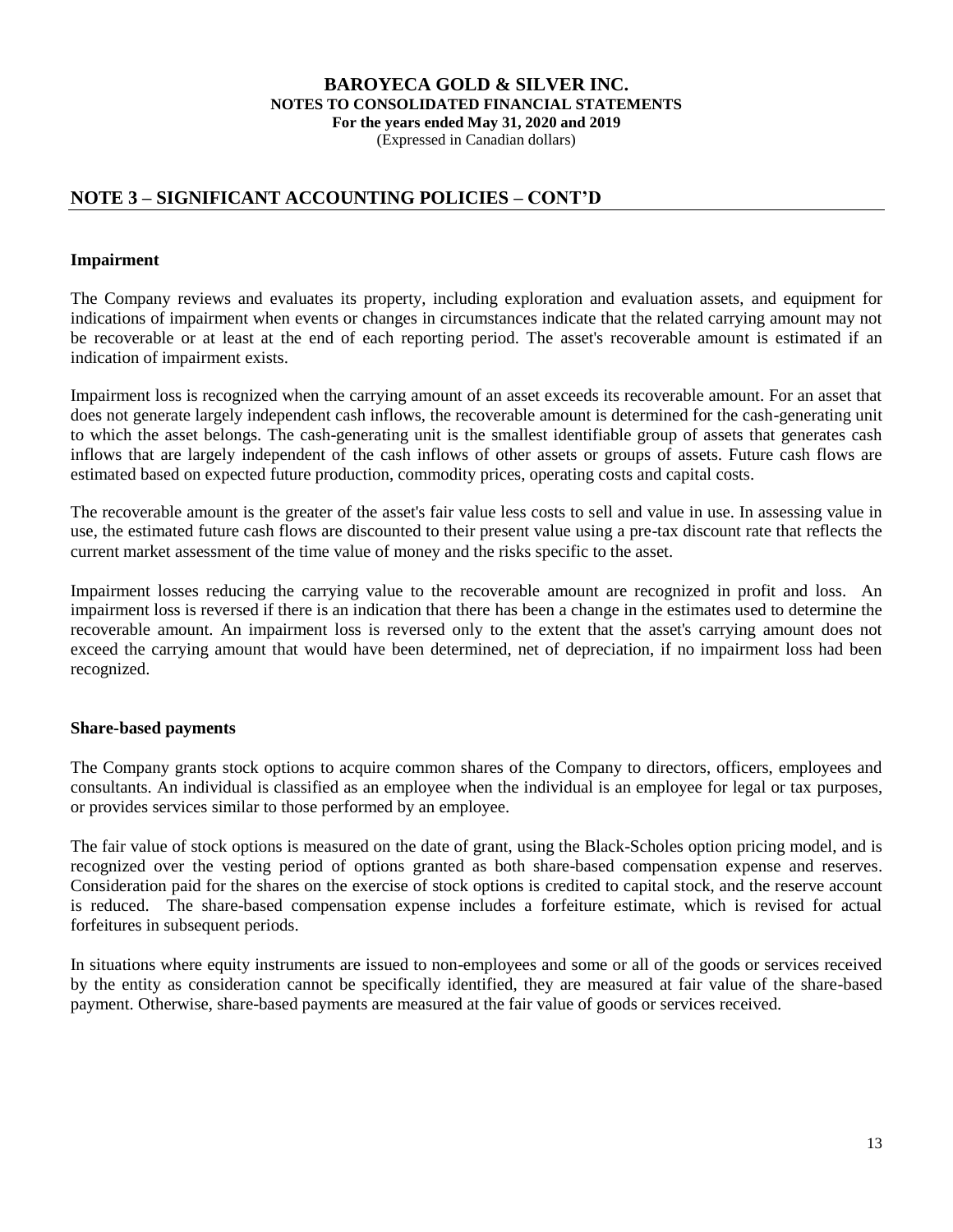(Expressed in Canadian dollars)

### **NOTE 3 – SIGNIFICANT ACCOUNTING POLICIES – CONT'D**

#### **Financial Instruments**

IFRS 9, "Financial Instruments" replaces IAS 39, "Financial Instruments: Recognition and Measurement" and is effective for annual periods beginning on or after January 1, 2018. The Company applied the new standard retrospectively as of June 1, 2018. The adoption of IFRS 9 did not result in any change in recognition or measurement of any of the Company's financial instruments on transition.

The new standard contains three principal classification categories for financial assets: measured at amortized cost, fair value through other comprehensive income ("FVOCI") and fair value through profit or loss ("FVTPL"). The previous IAS 39 categories for financial assets of held to maturity, loans and receivables and available for sale have been eliminated. IFRS 9 bases the classification of financial assets on the business model for managing the financial asset and the characteristics of the contractual cash flows. There were no changes to measurement categories for financial liabilities.

IFRS 9 also introduces an expected credit loss model for evaluation impairment of financial assets. The credit loss model groups receivables based on similar credit risk characteristics. The expected credit loss model applies to the Company's trade and other receivables.

The Company has classified its cash and marketable securities as FVTPL. The Company's amounts receivable and due from related parties are classified as amortized cost. The Company's accounts payable and accrued liabilities, due to related parties, advance payable and loan payable are classified as amortized cost.

The Company adopted the new standard on a modified retrospective basis, applying a practical expedient that provides transitional relief to contracts completed before June 1, 2018 The Company has evaluated the impact of applying IFRS 9 and has concluded that the adoption of the standard did not have a material impact on the consolidated financial statements.

### *Revenue recognition*

Effective April 1, 2018, the Company adopted IFRS 15, "Revenue from Contracts with Customers". IFRS 15 establishes a single, five-step model to be applied to all contracts with customers and two approaches to recognizing revenue; at a point in time or over time. The standard requires an entity to recognize revenue that reflects the transfer of goods and services for the amount it expects to receive when control has been transferred to the customer.

The Company adopted the new standard on a modified retrospective basis, applying a practical expedient that provides transitional relief to contracts completed before January 1, 2018. The Company has evaluated the impact of applying IFRS 15, and has concluded that the adoption of the standard did not have a material impact on the consolidated financial statements.

### *Fair value hierarchy*

The Company uses the following hierarchy for determining and disclosing the fair value of the financial instruments by valuation technique:

i) Level 1 – Applies to assets or liabilities for which there are quoted prices in active markets for identical assets or liabilities.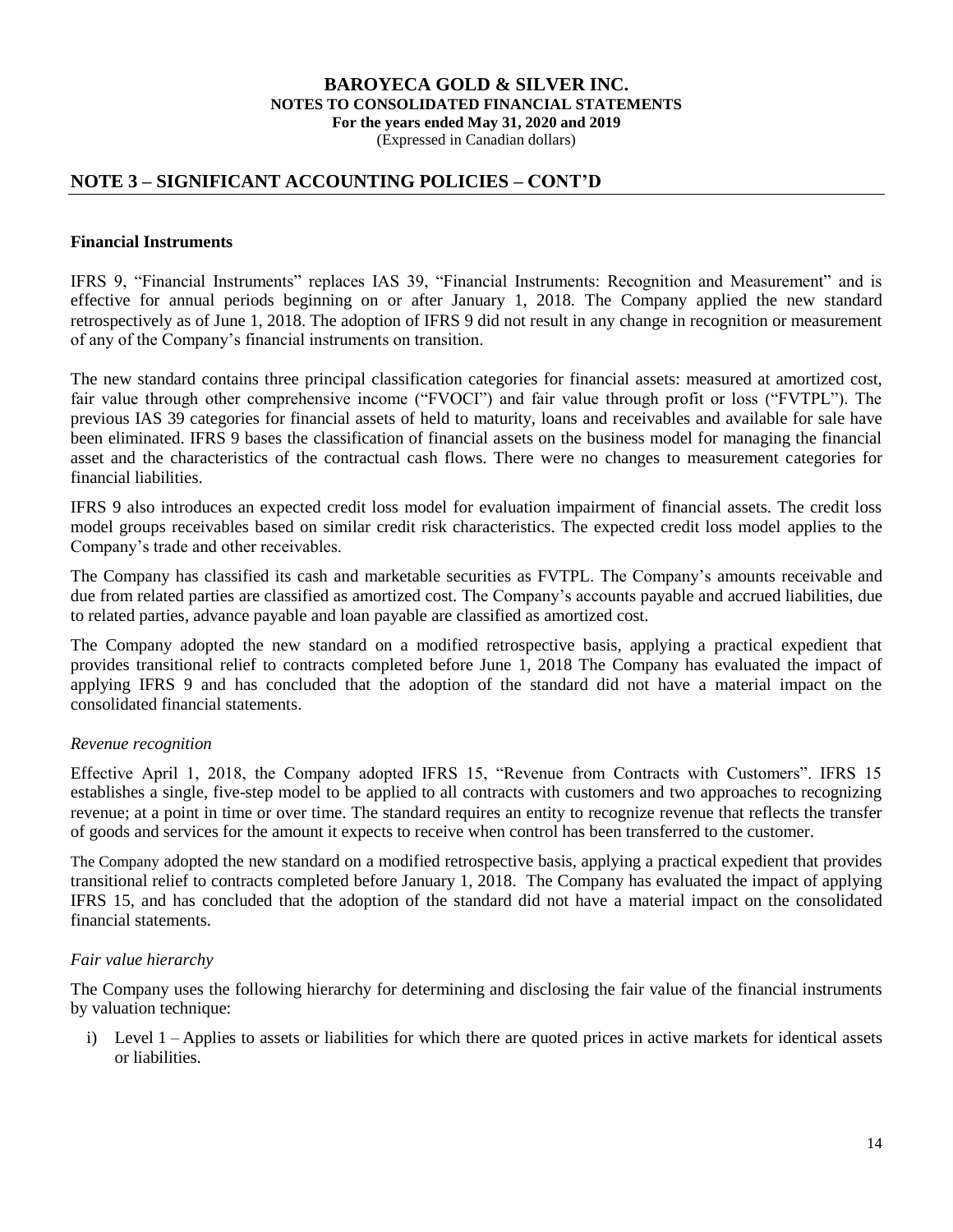(Expressed in Canadian dollars)

### **NOTE 3 – SIGNIFICANT ACCOUNTING POLICIES – CONT'D**

- i) Level 2 Applies to assets or liabilities for which there are inputs other than quoted prices included in Level 1 that are observable for the asset or liability, either directly such as quoted prices for similar assets or liabilities in active markets or indirectly such as quoted prices for identical assets or liabilities in markets with insufficient volume or infrequent transactions.
- ii) Level 3 Applies to assets or liabilities for which there are unobservable market data.

Cash and marketable securities has been measured at fair value using Level 1 inputs.

#### **Comprehensive income (loss)**

Comprehensive income (loss) consists of net income (loss) and other comprehensive income (loss) and represents the change in shareholders' equity which results from transactions and events from sources other than the Company's shareholders. The Company's translation of its US Subsidiaries into Canadian dollars is the only item currently affecting comprehensive income (loss) for the years presented.

#### **Income taxes**

Income tax on profit or loss for the year comprises of current and deferred tax. Current tax is the expected tax paid or payable on the taxable income for the year, using tax rates enacted or substantively enacted at the statement of financial position date, and any adjustment to tax paid or payable in respect of previous years.

Deferred tax is recorded using the liability method, providing for temporary differences between the carrying amounts of assets and liabilities for financial reporting purposes and the amounts used for taxation purposes.

A deferred tax asset is recognized only to the extent that it is probable that future taxable profits will be available against which the asset can be utilized. Deferred tax assets are reduced to the extent that it is no longer probable that the related tax benefit will be realized. The effect on deferred tax assets and liabilities of a change in income tax rates is recognized in the period that includes the date of the enactment or substantive enactment of the change. Deferred tax assets and liabilities are presented separately except where there is a right of set-off within fiscal jurisdictions.

#### **Earnings (loss) per share**

Basic loss per share is computed by dividing the loss for the period by the weighted average number of common shares outstanding during the period.

For diluted per share computations, assumptions are made regarding potential common shares outstanding during the period. The weighted average number of common shares is increased to include the number of additional common shares that would be outstanding if, at the beginning of the period, or at time of issuance, if later, all options and warrants are exercised. Proceeds from exercise are used to purchase the Company's common shares at their average market price during the period, thereby reducing the weighted average number of common shares outstanding. If these computations prove to be anti-dilutive, diluted loss per share is the same as basic loss per share.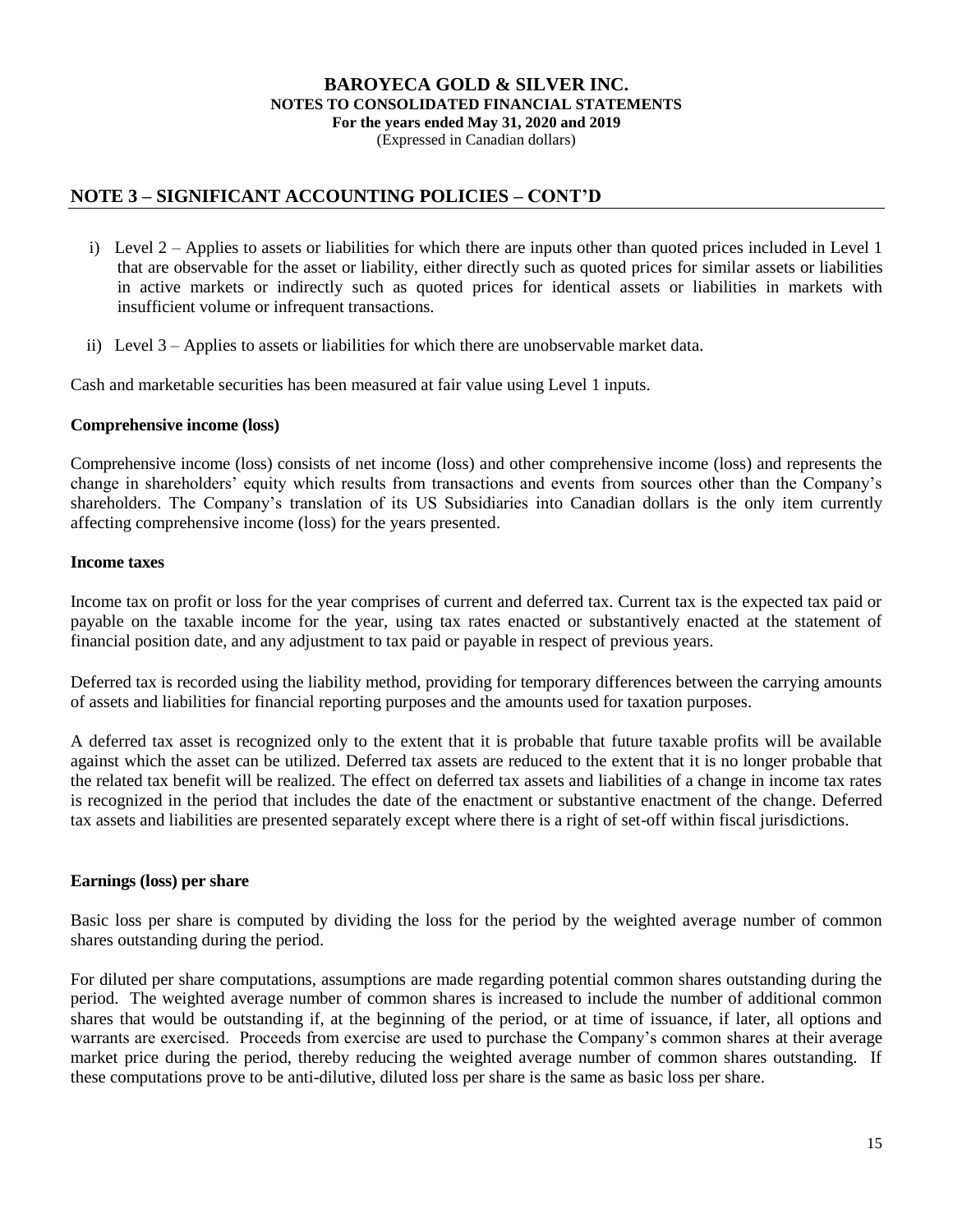(Expressed in Canadian dollars)

### **NOTE 3 – SIGNIFICANT ACCOUNTING POLICIES – CONT'D**

### **IFRS 16 - Leases**

The Company has adopted IFRS 16, Leases. IFRS 16 supersedes IAS 17 Leases, IFRIC 4 Determining whether an Arrangement contains a Lease, SIC-15 Operating Leases-Incentives and SIC-27 Evaluating the Substance of Transactions Involving the Legal and Form of a Lease. The standard sets out the principles for the recognition, measurement, presentation and disclosure of leases and requires lessees to recognize most leases on the balance sheet.

The Company adopted IFRS 16 using the modified retrospective method of adoption with the date of initial application of 1 June 2019. Under this method, the standard is applied retrospectively with the cumulative effect of initially applying the standard recognized at the date of initial application. The Company elected to use the transition practical expedient to not reassess whether a contract is, or contains a lease at 1 June 2019. Instead, the Company applied the standard only to contracts that were previously identified as leases applying IAS 17 and IFRIC 4 at the date of initial application. As the leased equipment was included in the deconsolidated US Subsidiaries, the application of IFRS 16, Leases had no impact to the Company's consolidated financial statements.

#### *Leases previously accounted for as operating leases*

The Company recognized right-of-use assets and lease liabilities for those leases previously classified as operating leases, except for short-term leases and leases of low-value assets. The right-of-use assets for most leases were recognized based on the carrying amount as if the standard had always been applied, apart from the use of incremental borrowing rate at the date of initial application. In some leases, the right-of-use assets were recognized based on the amount equal to the lease liabilities, adjusted for any related prepaid and accrued lease payments previously recognized. Lease liabilities were recognized based on the present value of the remaining lease payments, discounted using the incremental borrowing rate at the date of initial application.

The Company also applied the available practical expedients wherein it:

#### *Leases*

- Used a single discount rate to a portfolio of leases with reasonably similar characteristics
- Applied the short-term leases exemptions to leases with lease term that ends within 12 months of the date of initial application
- Excluded the initial direct costs from the measurement of the right-of-use asset at the date of initial application
- Used hindsight in determining the lease term where the contract contained options to extend or terminate the lease

#### *i. Right-of-use assets*

The Company recognizes right-of-use assets at the commencement date of the lease (i.e., the date the underlying asset is available for use). Right-of-use assets are measured at cost, less any accumulated depreciation and impairment losses, and adjusted for any remeasurement of lease liabilities. The cost of right-of-use assets includes the amount of lease liabilities recognized, initial direct costs incurred, and lease payments made at or before the commencement date less any lease incentives received. Right-of-use assets are depreciated on a straight-line basis over the shorter of the lease term and the estimated useful lives of the assets. If ownership of the leased asset transfers to the company at the end of the lease term or the cost reflects the exercise of a purchase option, depreciation is calculated using the estimated useful life of the asset.

#### *i. Lease liabilities*

At the commencement date, the lease liability is measured as the present value of the lease payments that are not paid at that date. The lease payments are discounted using the interest rate implicit in the lease or if that rate cannot readily be determined, the Company's incremental borrowing rate. If the lease terms are subsequently changed, the present value of the lease liability is remeasured using the revised lease terms and applying the appropriate discount rate to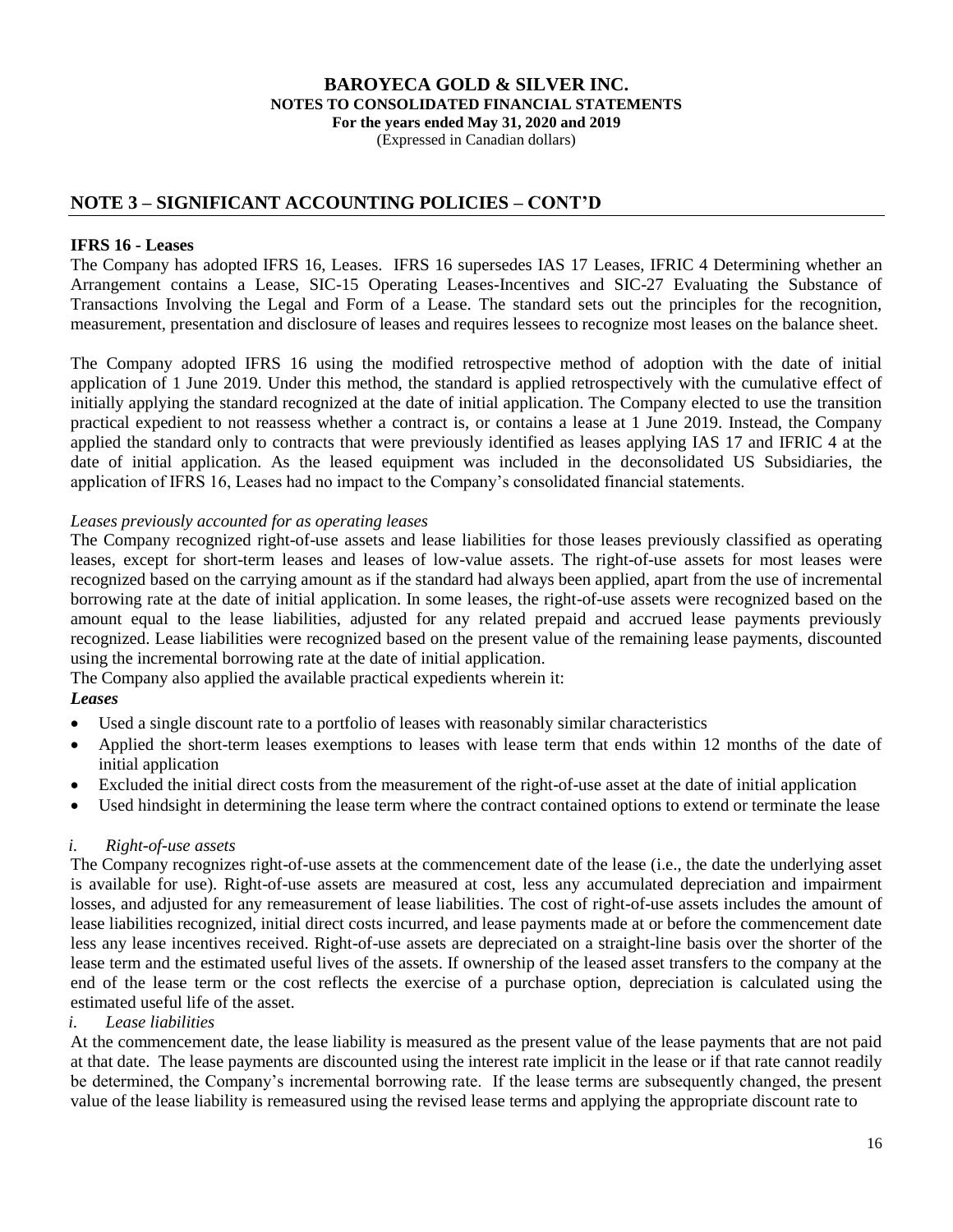(Expressed in Canadian dollars)

### **NOTE 3 – SIGNIFICANT ACCOUNTING POLICIES – CONT'D**

#### **IFRS 16 – Leases (continued)**

the remaining lease payments. The Company recognizes the amount of the remeasurement of the lease liability as an adjustment to the right-of-use asset. However, of the carrying amount of the right-of-use asset is reduced to zero and there is a further reduction in the measurement of the lease liability, the Company recognizes any remaining amount of the remeasurement in profit or loss.

#### *Measurement of Lease Receivable*

At the commencement of a lease, the Company, if acting in capacity as a lessor, will classify the lease as finance lease and recognize a lease receivable at an amount equal to the net investment in the lease if it transfers substantially all the risks and rewards incidental to ownership of an underlying asset or if the lease is a sublease, by reference to the ROU asset arising from the original lease (the "head lease"). A lease is classified as an operating lease if it does not transfer substantially all the risks and rewards incidental to ownership of an underlying asset or the lease is a shortterm lease. Cash received from an operating lease is included in other income in the Company's statement of (loss) income on a straight-line basis over the period the lease. The lease receivable is initially measure at the present value of the lease payments remaining at the lease commencement date, discounted at the interest rate implicit in the lease or the Company's incremental borrowing rate if the lease is a sublease. The lease receivable is subsequently measured at amortized cost using the effective interest rate method, and reduced by the amount received and impairment losses, if any.

#### **Accounting standards, amendments and interpretations not yet effective**

There are no significant material new standards, amendments to standards and interpretations that have been issued but are not effective during the year ended May 31, 2020 that are applicable to the Company.

### **NOTE 4 – EQUIPMENT**

|                                 | <b>Mining equipment</b> | Office equipment | <b>Total</b>  |
|---------------------------------|-------------------------|------------------|---------------|
| Cost                            |                         |                  |               |
| Balance, May 31, 2018           | \$<br>280,057           | \$<br>976        | \$<br>281,033 |
| Disposals                       | (229,768)               |                  | (229,768)     |
| Balance, May 31, 2019           | 50,289                  | 976              | 51,265        |
| <b>Additions</b>                |                         |                  |               |
| Deconsolidated                  | (50, 289)               | (976)            | (51,265)      |
| <b>Balance, May 31, 2020</b>    | \$                      | \$               | \$            |
|                                 |                         |                  |               |
| <b>Accumulated depreciation</b> |                         |                  |               |
| Balance, May 31, 2018           | \$<br>299,226           | \$<br>1,107      | \$<br>300,333 |
| Charge for the year             | 3,703                   |                  | 3,703         |
| Disposals                       | (225, 939)              |                  | (225, 939)    |
| Balance, May 31, 2019           | 76,990                  | 1,107            | 78,097        |
| Charge for the year             | 3,753                   |                  | 3,753         |
| Deconsolidated                  | (80,743)                | (1,107)          | (81, 850)     |
| <b>Balance, May 31, 2020</b>    |                         |                  |               |
| <b>Translation adjustment</b>   |                         |                  |               |
| May 31, 2019                    | 48,277                  | \$<br>131        | 48,408        |
| May 31, 2020                    | 48,584                  | 131              | 48,715        |
| Deconsolidated                  | (48, 584)               | (131)            | (48, 715)     |
|                                 |                         |                  |               |
| <b>Net Book Value</b>           |                         |                  |               |
| At May 31, 2019                 | 21,576                  | \$               | 21,576        |
| At May 31, 2020                 |                         |                  |               |

As of May 31, 2020, the Company deconsolidated the US Subsidiaries and as a result, the amount of net book value of equipment has become \$Nil.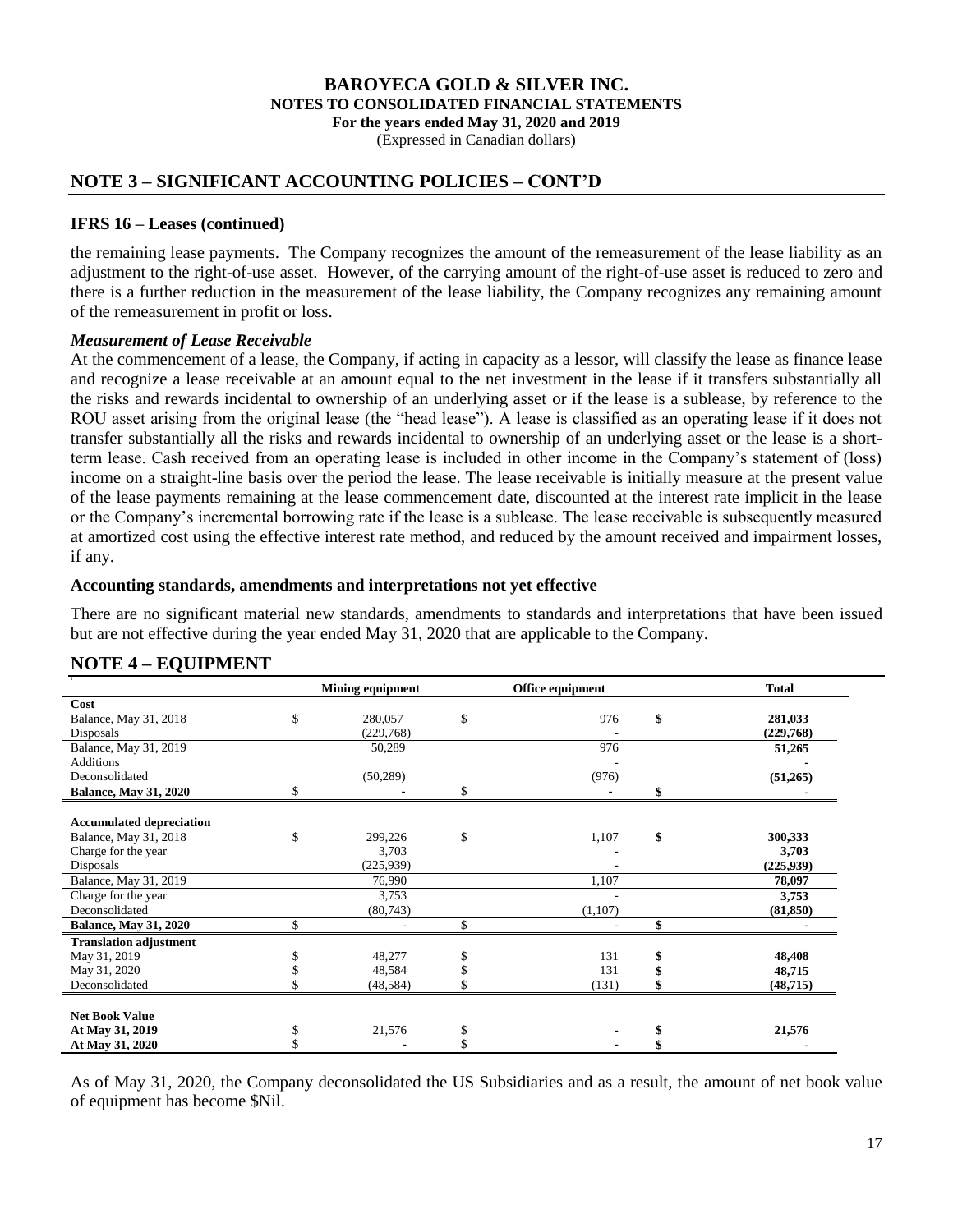(Expressed in Canadian dollars)

### **NOTE 5– EXPLORATION AND EVALUATION ASSETS**

#### *Tombstone, Arizona*

Pursuant to a series of agreements, the Company acquired mining claims located in the state of Arizona and the option to acquire two additional parcels of claims contiguous to the group acquired. The Company paid the vendor US\$250,000 for the group of claims purchased and has the option to purchase the second parcel for US\$180,000 and the third parcel for US\$250,000. The Company must also issue 10,000 shares for the third parcel. In September 2011, the Company paid US\$180,000 to exercise the option on the second parcel of claims.

In connection with the option for the third parcel, the Company paid US\$90,000 during the year end May 31, 2012, with the remaining balance of US\$160,000 to be paid and the 10,000 shares to be issued by June 29, 2012. This date was extended indefinitely upon agreement with the vendor.

The Company agreed to issue to optionor, as additional consideration, 10,000 common shares upon closing of the purchase and sale of the third parcel of claims. The share issuance will be subject to acceptance for filing by the TSX Venture Exchange.

In conjunction with the acquisition of the claims, the Company agreed to purchase a number of pieces of equipment and an office facility located on the properties that had been used in operations carried out by the vendor for a total of US\$170,000 (paid during the year ended May 31, 2012).

The Company also agreed to pay a finder's fee of up to 39,000 common shares, of which 26,500 were issued in fiscal May 31, 2012, to an individual for introductions and assistance provided to the Company with respect to this acquisition. The remaining common shares will be issued to the finder at completion of above mentioned purchase agreement.

To carry out the above property and equipment acquisitions, the Company incorporated two new wholly-owned subsidiary companies in Arizona in June 2011 to hold the assets acquired, namely, Tombstone Gold & Silver Inc. and Tombstone Resources Inc.

During the year ended May 31, 2018 the Company entered into an option agreement with Aztec Minerals Corp. ("Aztec") whereby Aztec can acquire a 75% interest in Tombstone mineral properties held by the Company. To earn an interest in the property, Aztec must incur exploration expenditures of CAD \$1,000,000 on the property, make cash payments of CAD \$100,000 and issue 1,000,000 Aztec common shares to the Company over a three year period.

#### *Colombia, South America*

During the year end May 31, 2020, the company has entered into 2 option agreements with Malabar Gold Corp. ("Malabar") whereby Baroyeca can acquire 100% interest in two mineral properties (the Santa Barbara Property and the Falan Property) located in Colombia, South America, along with all of the machinery, equipment, surface rights, license, permits, data and records relating to the properties and held by Malabar.

To earn a 100% interest in the properties, the Company must complete the following:

*Santa Barbara Property*

The Company must make cash payments of \$1,700,000, and issue 7,000,000 Baroyeca common shares over a two year period and must incur expenditures of \$1,000,000 on the property in the first year of the Option.

*Falan Property*

The Company must make cash payments of \$1,000,000 and issue 5,000,000 Baroyeca common shares over a two year period.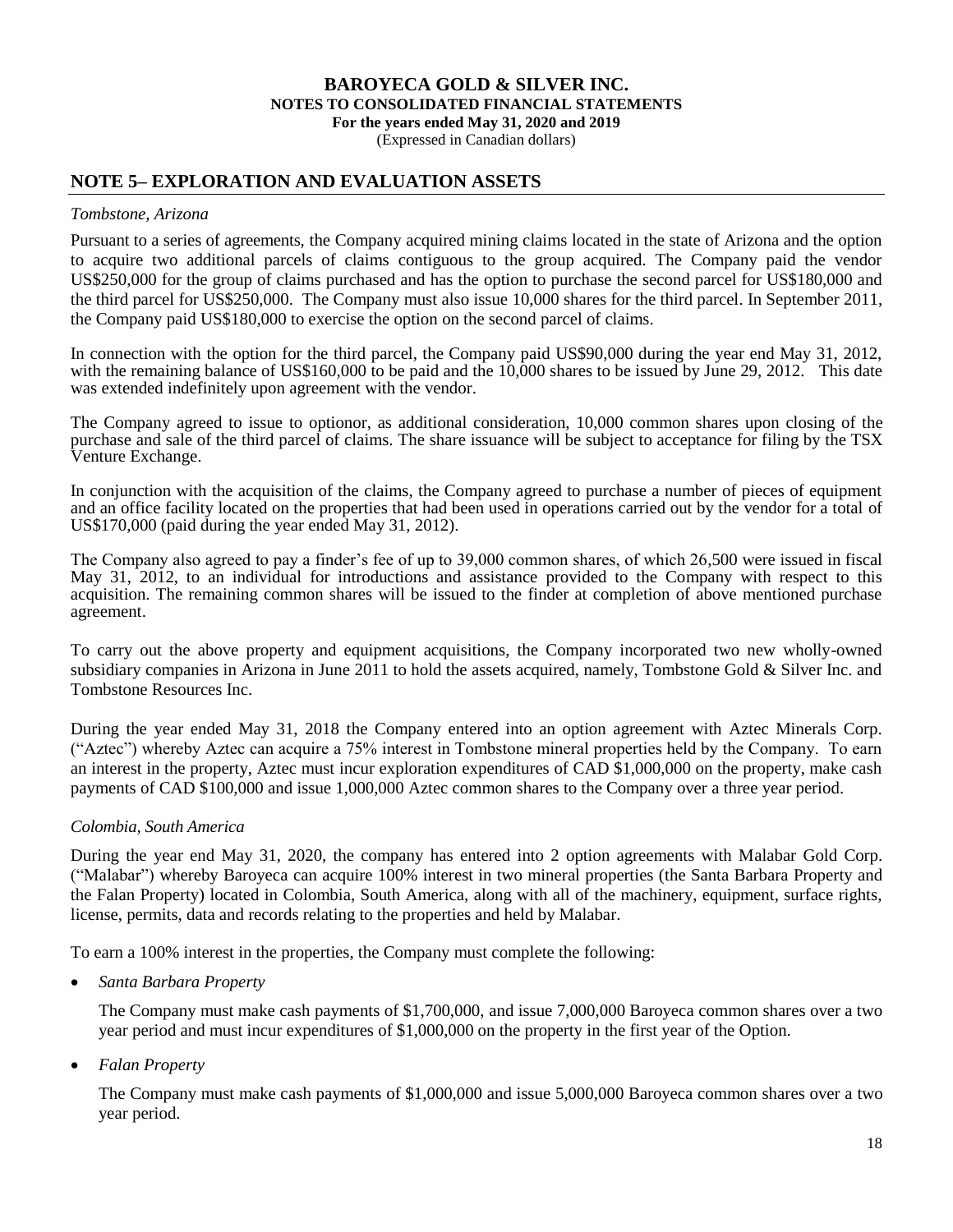#### **BAROYECA GOLD & SILVER INC. NOTES TO CONSOLIDATED FINANCIAL STATEMENTS For the years ended May 31, 2020 and 2019** (Expressed in Canadian dollars)

### **NOTE 5– EXPLORATION AND EVALUATION ASSETS – CONT'D**

Total expenditures on the Company's mineral properties are as follows:

|                                                         | Tombstone,<br>$A\mathbf{Z}$ |
|---------------------------------------------------------|-----------------------------|
| <b>Balance, May 31, 2018</b>                            | \$<br>570,446               |
| <b>Additions</b>                                        |                             |
| Consulting                                              | 53,432                      |
| Contract wages                                          | 88,766                      |
| Equipment rental and repair                             | 15,276                      |
| Equipment lease                                         | 77,916                      |
| Mining taxes                                            |                             |
| Permit, title search and taxes                          | 1,883                       |
| Travel and accommodation                                | 23,147                      |
| Vehicle repairs and maintenance                         | 13,452                      |
| Deposit received from option                            | (29, 281)                   |
| Recovery                                                | (149, 647)                  |
| <b>Impairment</b> loss                                  | (191, 122)                  |
| Effect of foreign currency translation                  | 25,493                      |
| Total acquisition and exploration costs during the year | (70, 446)                   |
| <b>Balance, May 31, 2019</b>                            | \$<br>500,000               |
| <b>Additions</b>                                        |                             |
| Consulting                                              | 45,497                      |
| Contract wages                                          | 85,050                      |
| Equipment rental and repair                             | 26,072                      |
| <b>Equipment</b> lease                                  | 79,413                      |
| Mining taxes                                            |                             |
| Permit, title search and taxes                          | 783                         |
| Travel and accommodation                                | 22,011                      |
| Vehicle repairs and maintenance                         | 19,395                      |
| Deposit received from option                            | (28, 677)                   |
| Recovery                                                | (162, 392)                  |
| Expenses recovery                                       |                             |
| <b>Impairment</b> loss                                  | (319, 644)                  |
| Effect of foreign currency translation                  | 12,492                      |
| Deconsolidation                                         | (280,000)                   |
| Total acquisition and exploration costs during the year | (500,000)                   |
| <b>Balance, May 31, 2020</b>                            | \$                          |

As of May 31, 2020, the Company deconsolidated the US Subsidiaries and as a result, the amount of total exploration and evaluation assets has become \$Nil.

#### **Title to mineral properties**

Title to mineral properties involves certain inherent risks due to the difficulties of determining the validity of certain mineral titles as well as the potential for problems arising from the frequently ambiguous conveyancing history characteristic of many mineral properties. The Company has investigated title to all of its mineral properties and, to the best of its knowledge, title to all of its properties is in good standing.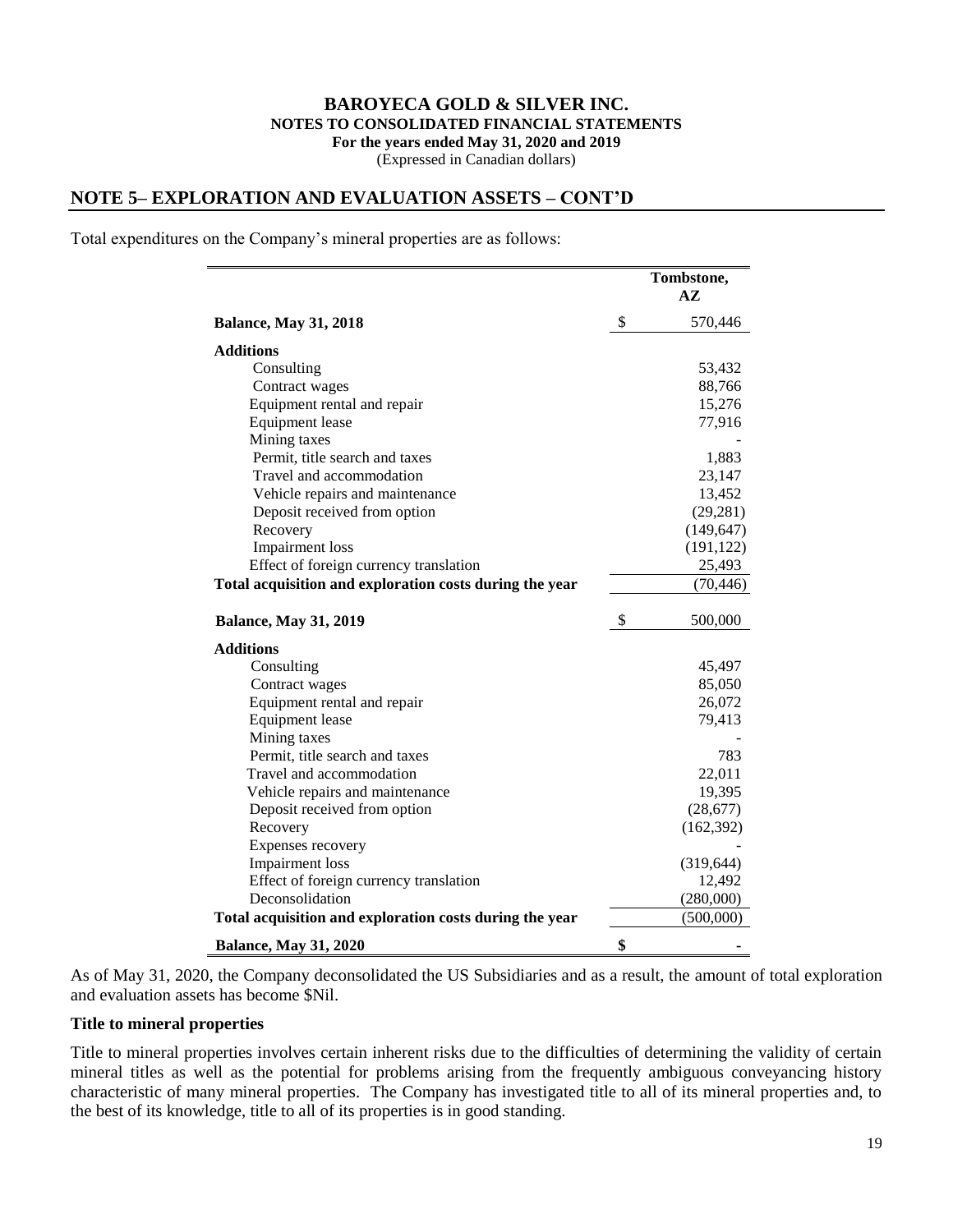(Expressed in Canadian dollars)

### **NOTE 6– CAPITAL STOCK**

Authorized: An unlimited number of common shares without par value

During the year ended May 31, 2020, the Company received TSX Venture Exchange approval to consolidate its common shares on June 25, 2019 on the basis of one new common share for every 10 existing common shares of the Company. The consolidation of shares had been reflected retrospectively in these consolidated financial statements.

During the 2019 year, 250,000 common shares at \$0.10 per share were issued pursuant to a private placement financing and 510,000 common shares at \$0.10 per share were issued during the year ended May 31, 2019.

#### **Stock options**

The Board of Directors is authorized, pursuant to the Company's Stock Option Plan, to grant options to directors, officers, consultants or employees to acquire up to 10% of issued and outstanding common shares. The exercise price of options granted shall not be less than the price permitted by any stock exchange on which the common shares are then listed or other regulatory body having jurisdiction. The options can be granted for a maximum term of 5 years and are subject to such vesting terms and conditions as may be specified by the Board of Directors.

The award of stock options is at the discretion of the Board of Directors. The Company has no formal objectives or criteria and relies on the recommendations of the Board of Directors.

As at May 31, 2020 and 2019, the Company has no stock options outstanding.

### **NOTE 7– ACCOUNTS PAYABLE AND ACCRUED LIABILITIES**

|                                 | <b>May 31,</b><br>2020 | May 31,<br>2019 |
|---------------------------------|------------------------|-----------------|
| Trade accounts payable          | \$<br>333,630<br>S     | 1,150,450       |
| Accrued liabilities             | 66,000                 | 57,260          |
| Due to related parties (Note 8) | 399,386                | 1,431,830       |
|                                 | 799,016                | 2,639,540       |

A total of \$145,213 (US\$103,651) in obligations of the US Subsidiaries deconsolidated was included in trade accounts payable above.

### **NOTE 8– RELATED PARTY TRANSACTIONS**

#### **Compensation of key management**

Key management includes the Company's directors. Key management compensation for the years ended May 31, 2020 and 2019, comprised:

|                 | May 31,<br>2020 |   | May 31,<br>2019 |
|-----------------|-----------------|---|-----------------|
| Management fees | \$<br>60,000    | D | 60,000          |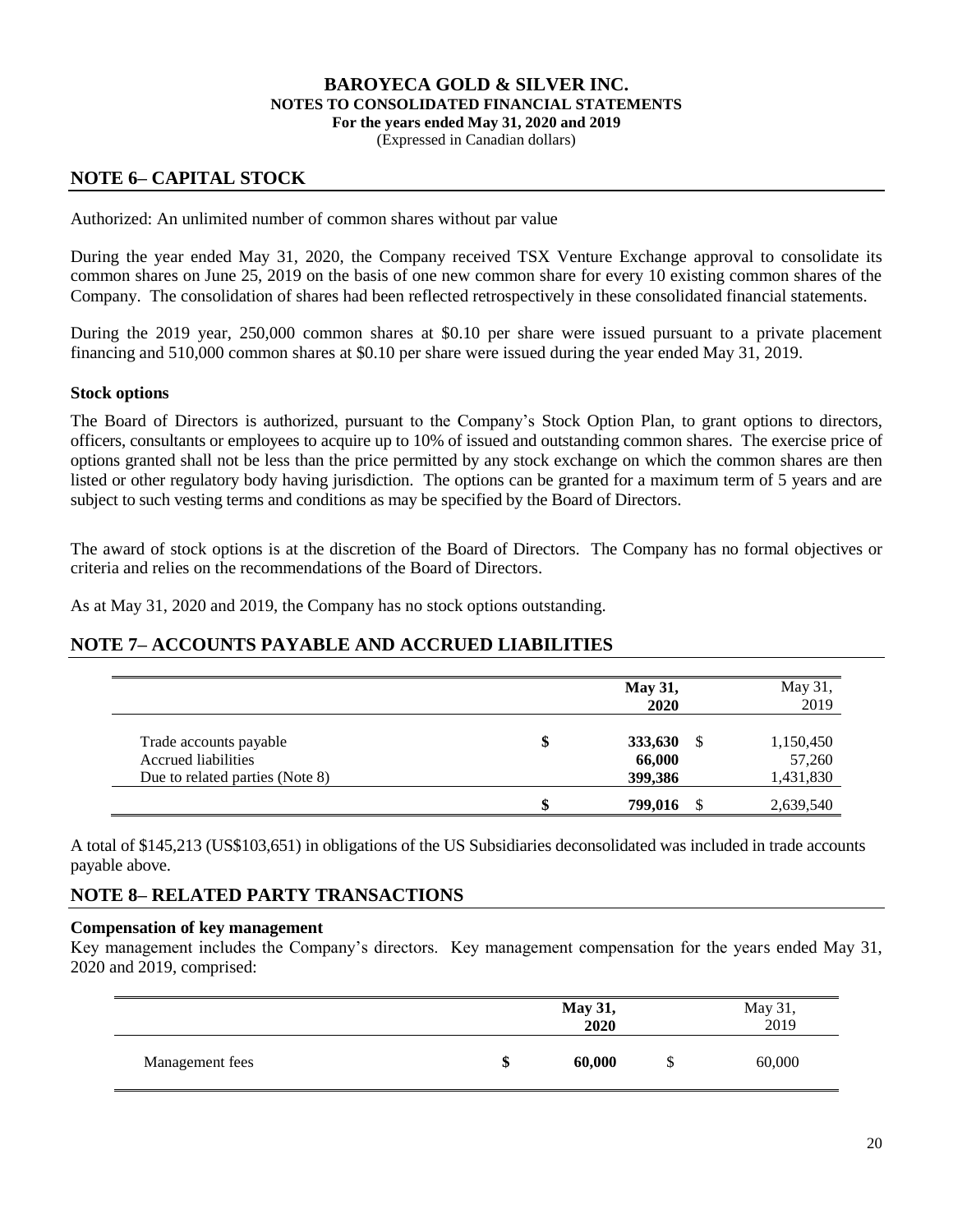(Expressed in Canadian dollars)

### **NOTE 8– RELATED PARTY TRANSACTIONS – CONT'D**

#### **Other related party transactions**

In addition to the compensation paid to directors, the Company had the following transactions with related parties:

- a) During the year ended May 31, 2020, the Company paid management fees of \$60,000 to a company controlled by a director (May 31, 2019–\$60,000). As of May 31, 2020, \$99,000 (May 31, 2019–\$417,500) was payable to this company and is included in accounts payable and accrued liabilities. The Company has entered into a debts settlement agreement with this party in July 2020 to settle all existing debts as of May 31, 2020 by issuing 1,200,000 common shares of the Company at \$0.0825 for a total of \$99,000 and forgive the remaining balance of \$378,500 which was included as gain on writing off of debts.
- b) During the year ended May 31, 2020, the Company incurred legal fees of \$22,200 (May 31, 2019– \$27,750) to a law firm of which a director of the Company is a principal. As at May 31, 2020, the Company had a balance payable of \$99,000 (May 31, 2019–\$189,448) to this law firm, which was included in accounts payable and accrued liabilities. The Company has entered into a debts settlement agreement with this party in July 2020 to settle all existing debts as of May 31, 2020 by issuing 1,200,000 common shares of the Company at \$0.0825 for a total of \$99,000 and forgive the remaining balance of \$112,648 which was included as gain on writing off of debts.
- c) As at May 31, 2020, the Company owed \$188,479 (May 31, 2019–\$164,262) to a director of the Company for expense reimbursements, and is included in accounts payable and accrued liabilities. The Company has entered into a debts settlement agreement with this party in July 2020 to settle all existing debts as of May 31, 2020 by issuing 1,200,000 common shares of the Company at \$0.0825 for a total of \$99,000 and forgive the remaining balance of \$89,479 which was included in the loss from discontinued operations.
- d) As at May 31, 2020, the Company owed \$2,971 (May 31, 2019–\$2,971) to a director of the Company, which is included in accounts payable and accrued liabilities.
- e) As at May 31, 2020, the Company owed \$273,265 (May 31, 2019–\$231,248) to a director of the Company for expense reimbursement, and is included in accounts payable and accrued liabilities. The Company has entered into a debts settlement agreement with this party in July 2020 to settle all existing debts as of May 31, 2020 by issuing 1,200,000 common shares of the Company at \$0.0825 for a total of \$99,000 and forgive the remaining balance of \$174,265 which was included in the loss from discontinued operations.
- f) As at May 31, 2020, the Company owed \$483 (May 31, 2019–\$483) to a former director of the Company, who resigned on September 28, 2012, which is included in accounts payable and accrued liabilities.
- g) The loan payable as at May 31, 2020 of \$379,143 (May 31, 2019–\$371,993) was arranged through a partnership of individuals which includes a director of the Company. As of May 31, 2020, \$494,547 (May 31, 2019–\$425,918) was owing for accrued interest, participation fee, and loan fee. This amount was included in the accounts payable and accrued liabilities of the US Subsidiaries and was deconsolidated from the consolidated financial statements as of May 31, 2020. Refer to Notes 9 and 10 for additional information.
- h) As at May 31, 2020, a company controlled by a director of the Company has advanced \$ NIL (May 31, 2019– \$16) in the form of a line of credit which has been used for exploration and evaluation assets. The outstanding balance bears interest at 18% per annum and is repayable on demand.

Other than the items g) and h) above, amounts due to/from related parties are non-interest bearing, unsecured and have no fixed terms of repayment.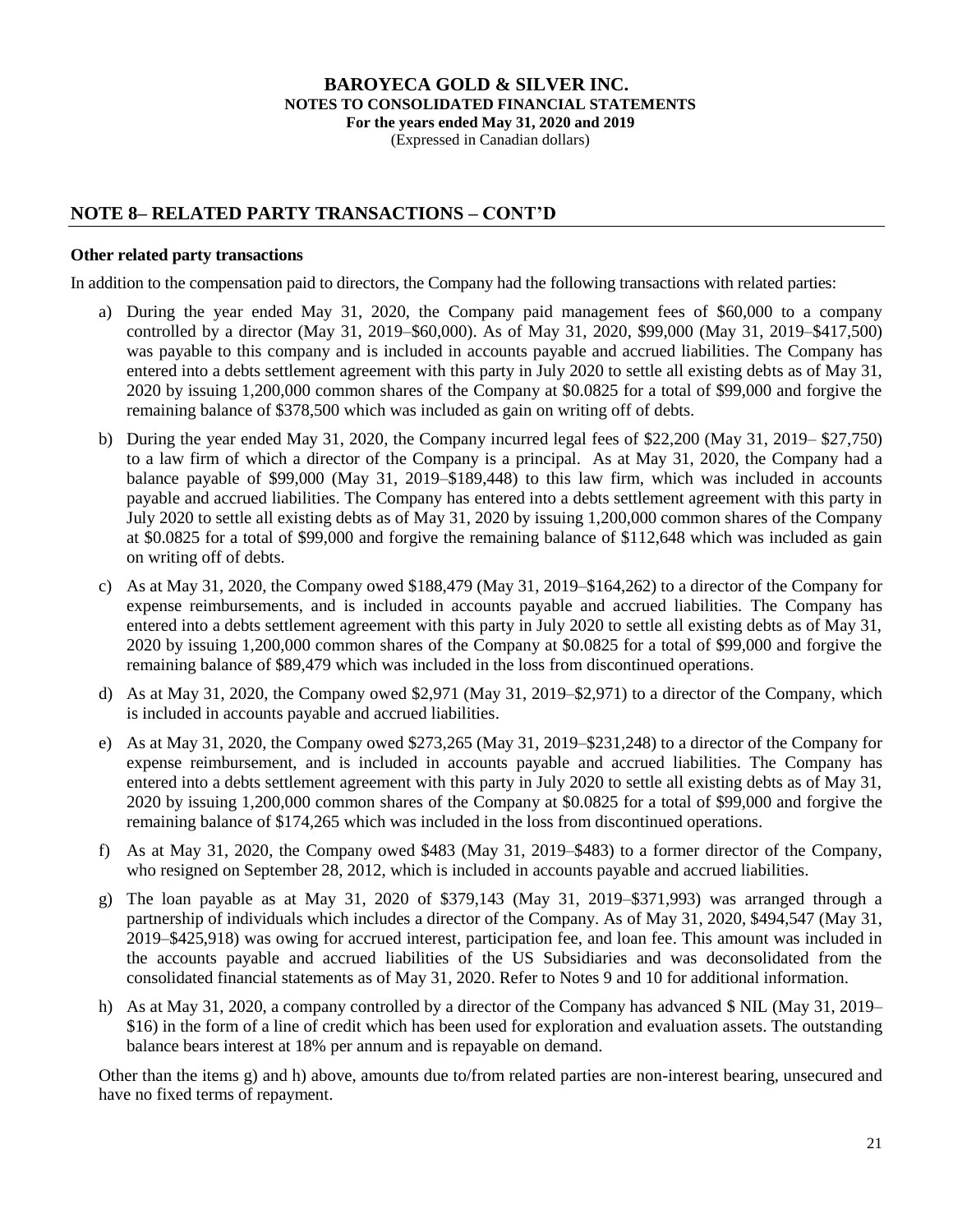(Expressed in Canadian dollars)

### **NOTE 9 – LOAN PAYABLE**

In July 2013, Tombstone Resources Inc. ("the Borrower") finalized the terms of the loan agreement for up to US\$300,000, of which US\$145,000 (CDN\$150,336) was received during the year ended May 31, 2013. During the year ended May 31, 2014, the Company received a further US\$130,000. The loans were from a partnership of individuals of which a director of the Company is the manager and are secured by the assets of, and promissory notes issued by, the Tombstone Resources Inc. and Tombstone Gold & Silver Inc. (the "Tombstone Subsidiaries"). The loans bear interest at 12% per annum with interest owing monthly. In the event that the Borrower fails to make any payment of interest or principal when due, the interest rate shall increase immediately to 15% per annum and shall remain at 15% until all amounts due under this loan agreement have been paid in full. Principal payments are to be paid each June in an amount equal to 20% of net operating cash flow of the Borrower (which includes the accounts of Tombstone Gold & Silver Inc.) less interest expense and loan participation payments for the fiscal year ended May 31 of each year. Participation payments are payable to the lender at a rate equal to 10% of gross sales of the Borrower for the year, which rate will be reduced as loan repayments are made. The outstanding balance shall be fully repaid on the maturity date of June 30, 2018. The loan has been converted into a due on demand loan on maturity date of June 30, 2018. An additional loan fee of US\$11,000 was also charged to Statements of Operations during the year ended May 31, 2019 in order for the loan to be continued as a due on demand loan. As of May 31, 2020, interest expense of CDN\$44,237 and a participation cost of CDN\$14,531 (Note 10) has been recorded and were included in the loss from discontinued operations.

| Principal balance of loan payable        | US\$  | 275,000  |
|------------------------------------------|-------|----------|
| Foreign exchange rate as at May 31, 2020 |       | x 1.3787 |
|                                          | CDN\$ | 379,143  |

The above loan was owed by the US Subsidiaries which was deconsolidated from the Company's consolidated financial statements as of May 31, 2020 with amount \$Nil owing.

### **NOTE 10 – FINANCE COSTS**

The Company's finance cost consists of the following for the year ended May 31, 2020 and 2019:

|                                                   |   | 2020           | 2019      |
|---------------------------------------------------|---|----------------|-----------|
|                                                   |   |                |           |
| Loan participation cost (Note 9)                  | S | 14,531         | 13,410    |
| Loan interest expense (Note 9)                    |   | 44,237         | 44,689    |
| Loan fee (Note 9)                                 |   |                | 14,547    |
| Included in the loss from discontinued operations |   | (58, 768)      | (72, 646) |
|                                                   |   | $\blacksquare$ |           |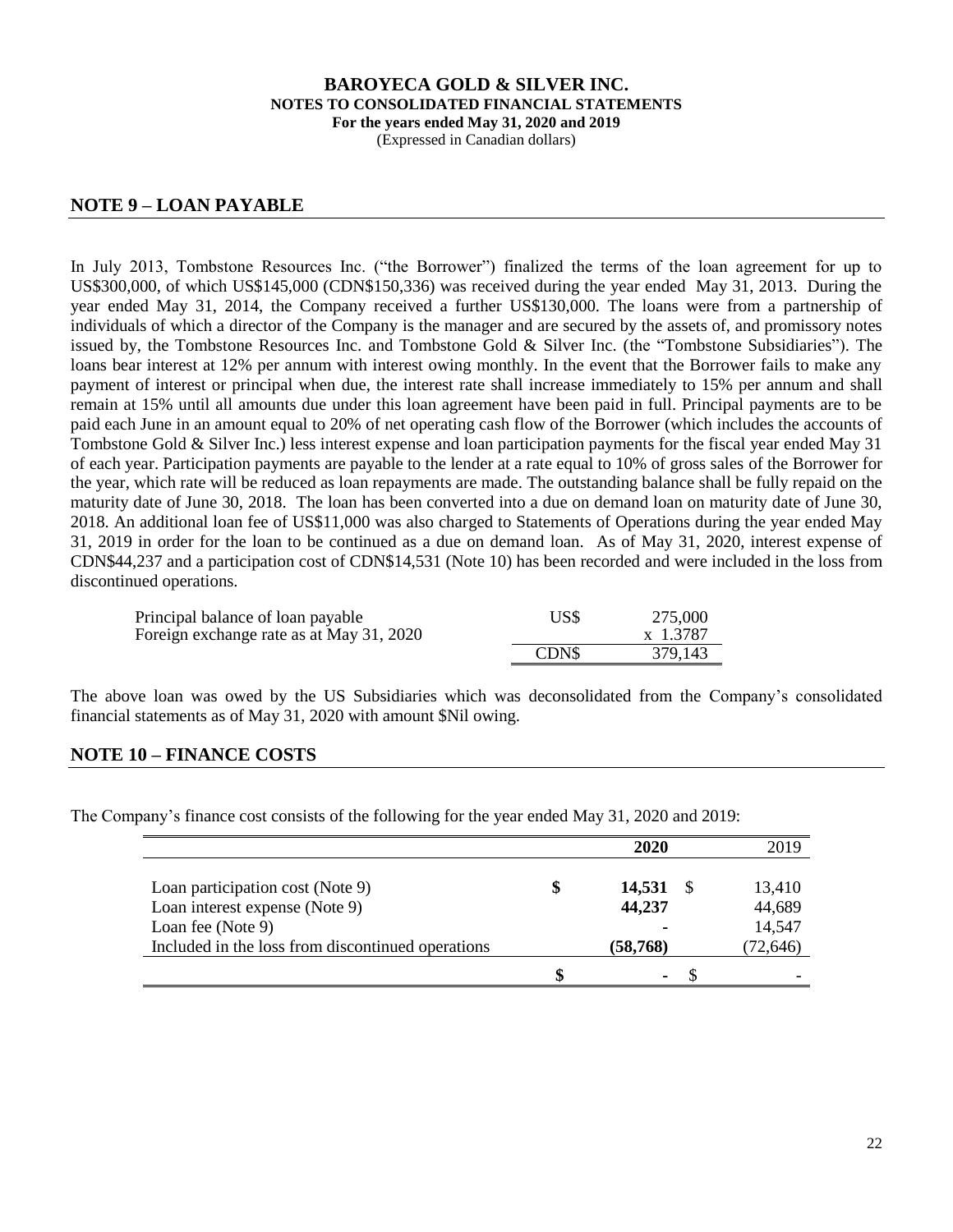#### **BAROYECA GOLD & SILVER INC. NOTES TO CONSOLIDATED FINANCIAL STATEMENTS For the years ended May 31, 2020 and 2019** (Expressed in Canadian dollars)

### **NOTE 11 – INCOME TAXES**

Following is a reconciliation of income taxes attributable to operations computed at the statutory tax rates to income tax recovery. The losses applicable to the US Subsidiaries have been deconsolidated from its consolidated financial statements and its related potential deferred income tax assets have also been deconsolidated.

|                                                                                                                                                                                   | 2020                                        | 2019                          |
|-----------------------------------------------------------------------------------------------------------------------------------------------------------------------------------|---------------------------------------------|-------------------------------|
| Net loss for the year before income taxes                                                                                                                                         | \$<br>$(143,657)$ \$                        | (385, 574)                    |
| Expected income tax recovery – $(2020 \& 2019 - 26\%)$<br>Change in statutory, foreign tax, foreign exchange and other<br>Change in unrecognized deductible temporary differences | \$<br>$(37,000)$ \$<br>(554,000)<br>591,000 | (100,000)<br>56,000<br>44,000 |
| Total income tax expense                                                                                                                                                          | \$<br>- \$                                  |                               |

The significant components of the Company's future income taxes assets which have not been set up are as follows:

|                                   | 2020            | 2019      |
|-----------------------------------|-----------------|-----------|
| Deferred income tax assets:       |                 |           |
| Non-capital losses                | $$1,279,000$ \, | 1,553,000 |
| Capital assets                    | 4,000           | 72,000    |
| Exploration and evaluation assets | 1,484,000       | 1,733,000 |
| Share issue costs and others      |                 |           |
| Net Deferred income tax assets    | $$2,767,000$ \, | 3,358,000 |

Tax attributes are subject to review, and potential adjustment by tax authorities.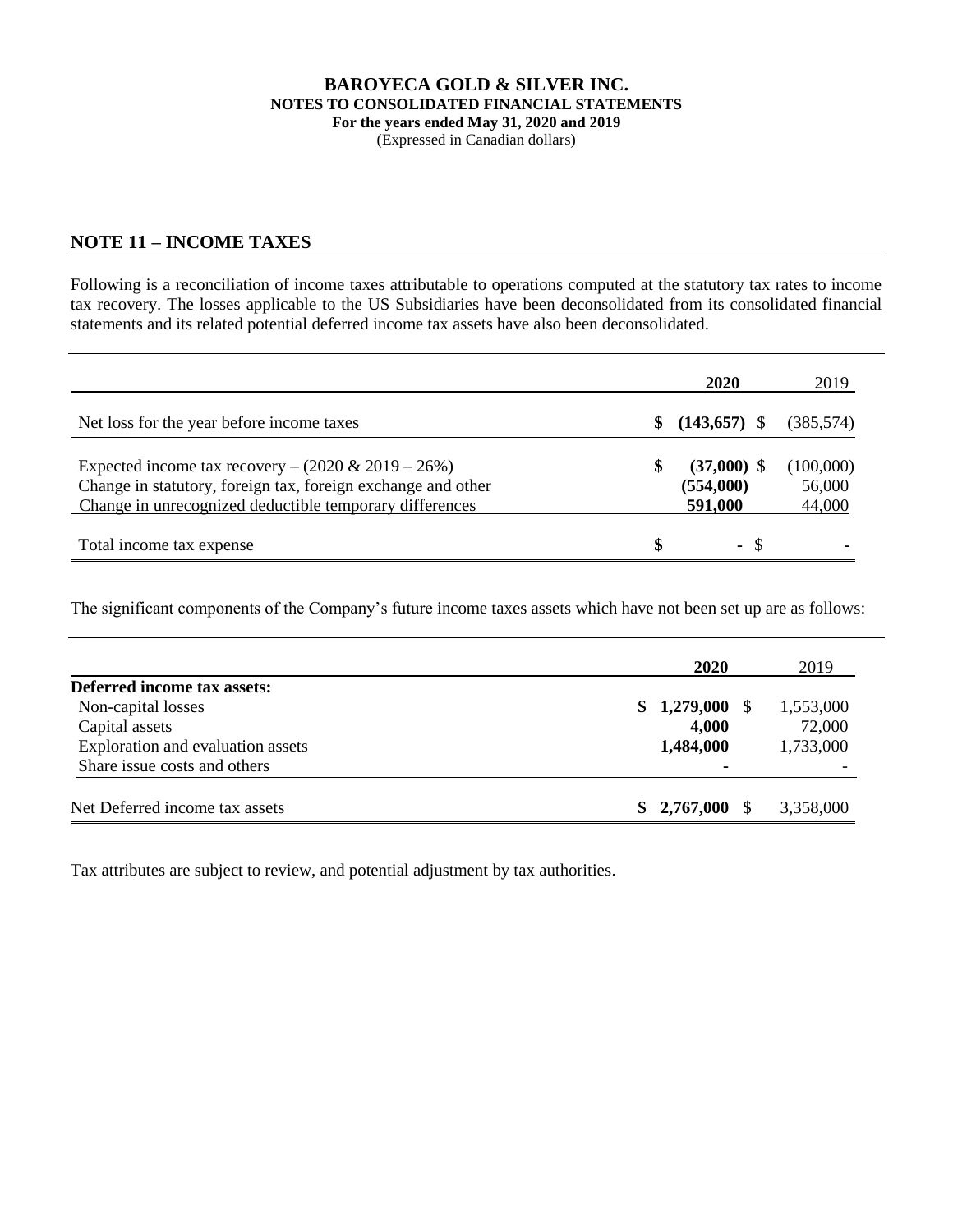(Expressed in Canadian dollars)

### **NOTE 12– FINANCIAL RISK FACTORS**

The Company's risk exposures and the impact on the Company's financial instruments are summarized below:

The fair value of the Company's amounts receivable, due from related parties, accounts payable and accrued liabilities, advance payable and line of credit approximate carrying value due to their short terms to maturity, which is the amount recorded on the consolidated statement of financial position. The company's loan payable is recorded at amortized cost, and the Company's cash and marketable securities are recorded at fair value using Level 1quoted prices in active markets for identical assets or liabilities.

#### *Credit risk*

Credit risk is the risk of loss associated with counterparty's inability to fulfil its payment obligations. As the Company's cash is held in major financial institutions, and the major component of amounts receivable is GST receivable from the government of Canada, the Company believes it has no significant credit risk.

### *Liquidity and funding risk*

Liquidity risk arises through the excess of financial obligations over available financial assets due at any point in time. The Company's approach to managing liquidity risk is to ensure that it will have sufficient liquidity to meet liabilities when due. As at May 31, 2020, the Company had a cash balance of \$5,137 to settle current liabilities of \$819,016. All of the Company's accounts payable and accrued liabilities have contractual maturities of 30 days or are due on demand.

The Company has historically relied on equity and debt financings to satisfy its capital requirements and will continue to depend heavily upon equity capital and debt to finance its activities. There can be no assurance the Company will be able to obtain the required financing in the future on acceptable terms. The ability of the Company to arrange additional financing in the future will depend, in part, on the prevailing market conditions.

### *Market risk*

Market risk is the risk of loss that may arise from changes in market factors such as interest rates, foreign exchange rates, and commodity and equity prices. As at May 31, 2020, the carrying value of the financial instruments approximates their fair values.

a) Interest rate risk

The Company has short-term deposit balance of \$Nil as at May 31, 2020 and no financial liabilities whose future settlements will vary with changes in interest rates. The effect of fluctuations in interest rates, are considered to be insignificant.

b) Foreign currency risk

The Company is exposed to foreign currency risk on fluctuations related to cash, amounts receivable, accounts payable and accrued liabilities and refundable deposit that are denominated in Mexican Pesos and US dollars. The Company does not use derivative instruments to reduce its exposure to foreign currency risk nor has it entered into foreign exchange contracts to hedge against gains or losses from foreign exchange fluctuations. A 10% change in the foreign exchange rates would affect net loss for the year by approximately \$14,500.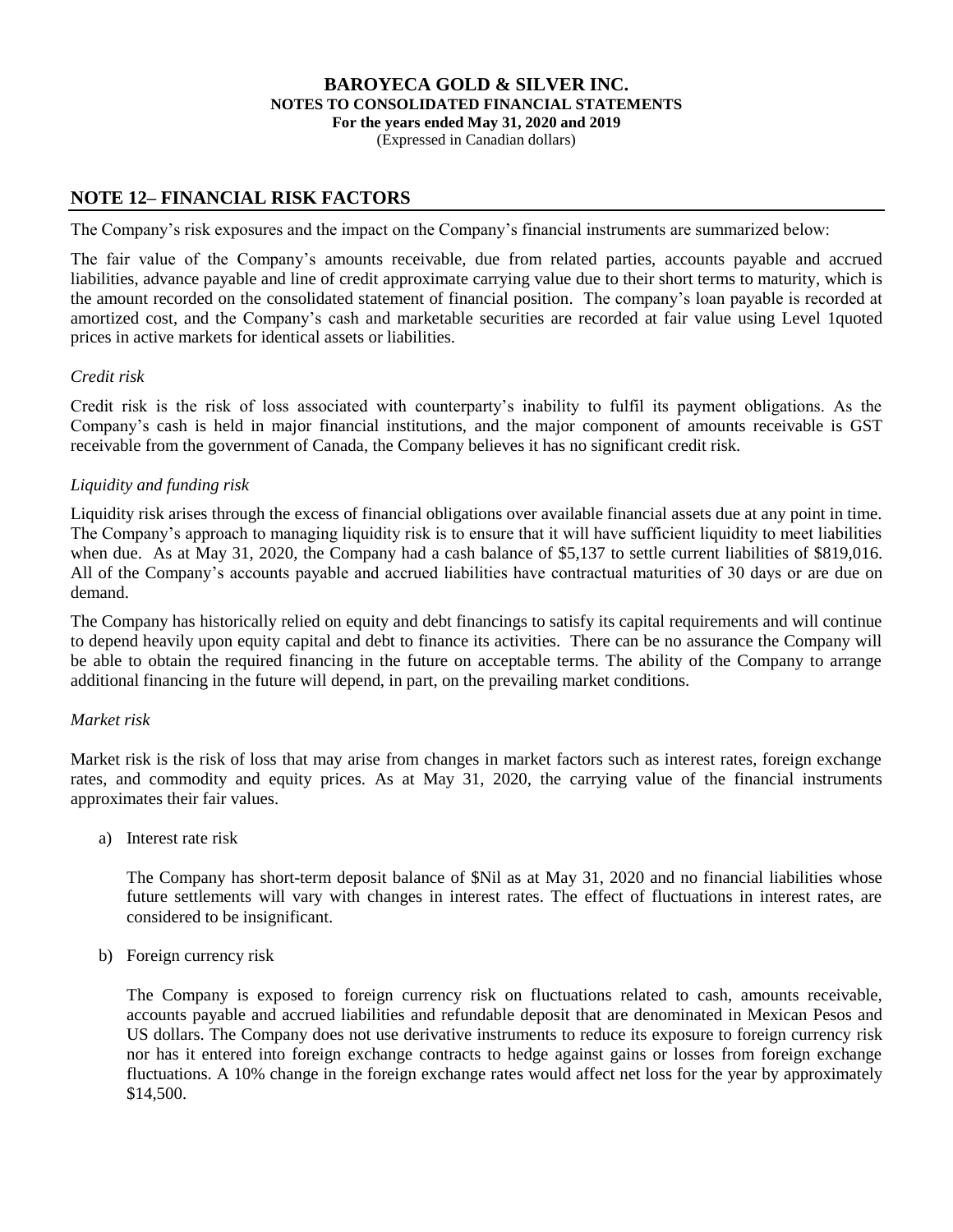#### **BAROYECA GOLD & SILVER INC. NOTES TO CONSOLIDATED FINANCIAL STATEMENTS For the years ended May 31, 2020 and 2019** (Expressed in Canadian dollars)

## **NOTE 12– FINANCIAL RISK FACTORS – CONT'D**

*Market risk – cont'd*

c) Price risk

The Company is exposed to price risk with respect to commodity and equity prices. Equity price risk is defined as the potential adverse impact on the Company's earnings due to movements in individual equity prices or general movements in the level of the stock market. Commodity price risk is defined as the potential adverse impact on earnings and economic value due to commodity price movements and volatilities. The Company closely monitors the prices of commodities, individual equity movements, and the stock market to determine the appropriate course of action to be taken by the Company.

### **NOTE 13– CAPITAL MANAGEMENT**

The Company's primary objectives in capital management are to safeguard the Company's ability to continue as a going concern in order to provide returns for shareholders and to maintain sufficient funds to finance the exploration and evaluation of its mineral property interests. Capital is comprised of the Company's shareholders' equity. As at May 31, 2020, the shareholders' deficiency was \$(689,834). The Company manages its capital structure to maximize its financial flexibility making adjustments to it in response to changes in economic conditions and the risk characteristics of the underlying assets and business opportunities. The Company does not presently utilize any quantitative measures to monitor its capital and is not subject to externally imposed capital requirements. There were no changes in the Company's approach to capital management during the year ended May 31, 2020.

### **NOTE 14– SUPPLEMENTAL DISCLOSURE WITH RESPECT TO CASH FLOW**

Non-cash transactions affecting cash flows from operating, financing, and investing activities are as follows:

|                                                                      | <b>May 31,</b><br>2020 | May 31,<br>2019          |
|----------------------------------------------------------------------|------------------------|--------------------------|
| There is no other material non-cash transactions need to be reported | - 86<br>$\sim$         | $\overline{\phantom{0}}$ |
| as a result of deconsolidation of US Subsidiaries.                   |                        |                          |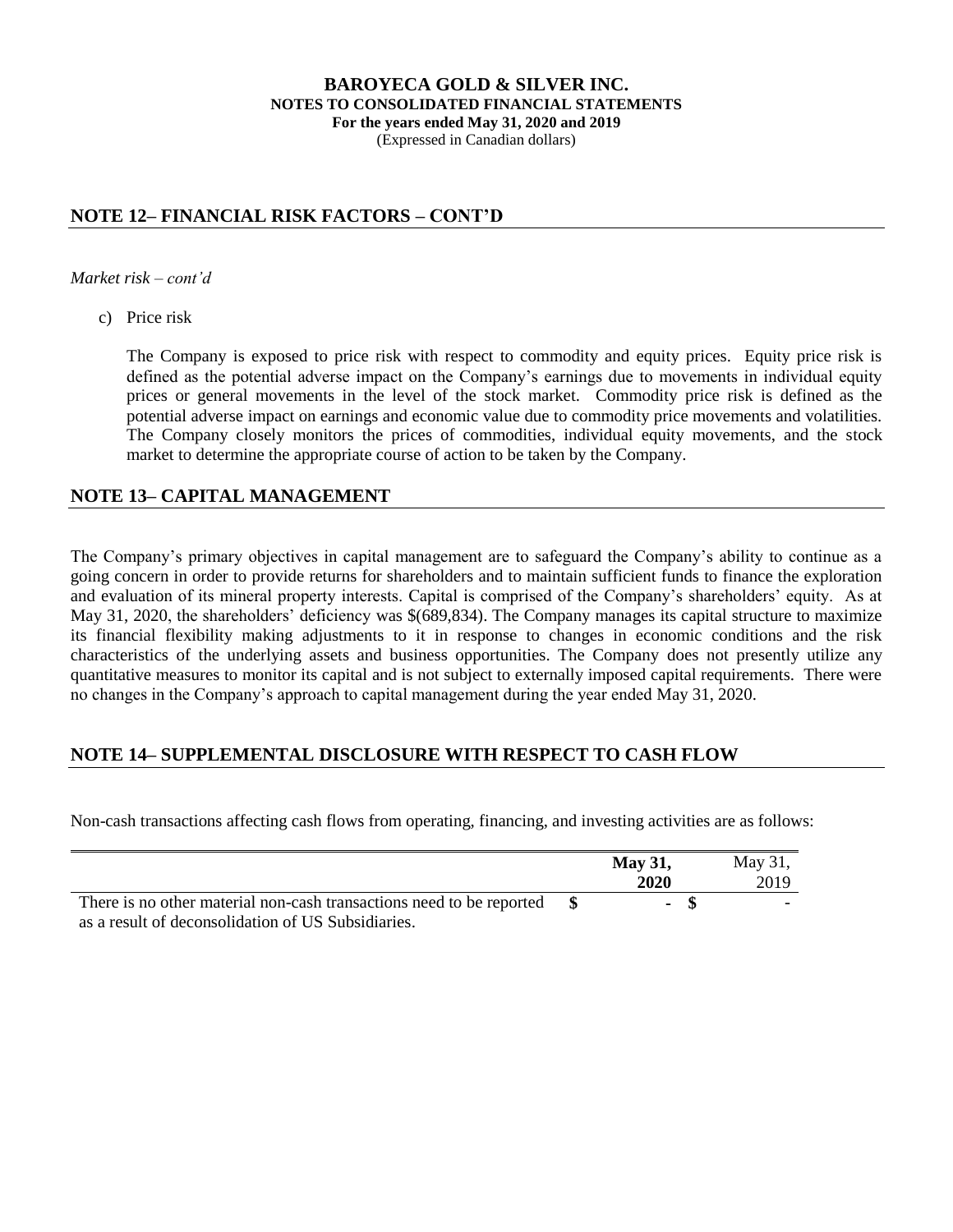(Expressed in Canadian dollars)

## **NOTE 15– SEGMENTED INFORMATION**

The Company has one reportable segment being exploration and evaluation activities in Mexico and the United States. As of May 31, 2020, the US Subsidiaries have been deconsolidated and Mexico subsidiary has been dormant for several years.

Geographic information of identifiable assets is as follows:

|                                   | <b>May 31,</b><br>2020 |                                 | May 31,<br>2019 |  |
|-----------------------------------|------------------------|---------------------------------|-----------------|--|
| <b>Identifiable Assets:</b>       |                        |                                 |                 |  |
| Equipment                         |                        |                                 |                 |  |
| <b>United States</b>              | \$                     | -\$<br>$\sim$                   | 21,576          |  |
| Mexico                            |                        |                                 |                 |  |
|                                   | \$                     | $\mathcal{S}$<br>$\blacksquare$ | 21,576          |  |
| Exploration and evaluation assets |                        |                                 |                 |  |
| <b>United States</b>              | \$                     | \$<br>$\sim$                    | 500,000         |  |
| Mexico                            |                        |                                 |                 |  |
|                                   | ¢                      | ۰                               | 521,576         |  |

### **NOTE 16 – ADVANCE PAYABLE**

The advance payable does not bear interest and has no specific terms for repayment.

### **NOTE 17 - COMMITMENTS**

- **a**) The Company has two mining equipment leases for its mining properties. both of the leases had expired and had agreed for month to month basis. These leases have already been deconsolidated from the Company's consolidated financial statements.
- b) The Loan payable mentioned on Note 9, with an outstanding balance as of May 31, 2020 of \$379,143 (2019 \$359,166), matured on June 30, 2018. Lender has agreed to defer repayment as a due on demand loan subject to the same annual interest rate of 12%. These loans payable have already been deconsolidated from the Company's consolidated financial statements.

### **NOTE 18 – MARKETABLE SECURITIES**

On March 22, 2019, the Company received 100,000 Aztec common shares at a total fair value of \$19,000 to satisfy one of the terms of the option agreement (Note 5). On March 25, 2020, the Company received an additional 300,000 Aztec common shares at a total fair value of \$15,000 in accordance with the option agreement. As at May 31, 2020, these 400,000 Aztec common shares were fair valued adjusted to \$120,000 and recorded an unrealized gain of \$94,000 to the Consolidated Statements of Operations for the year ended May 31, 2020.